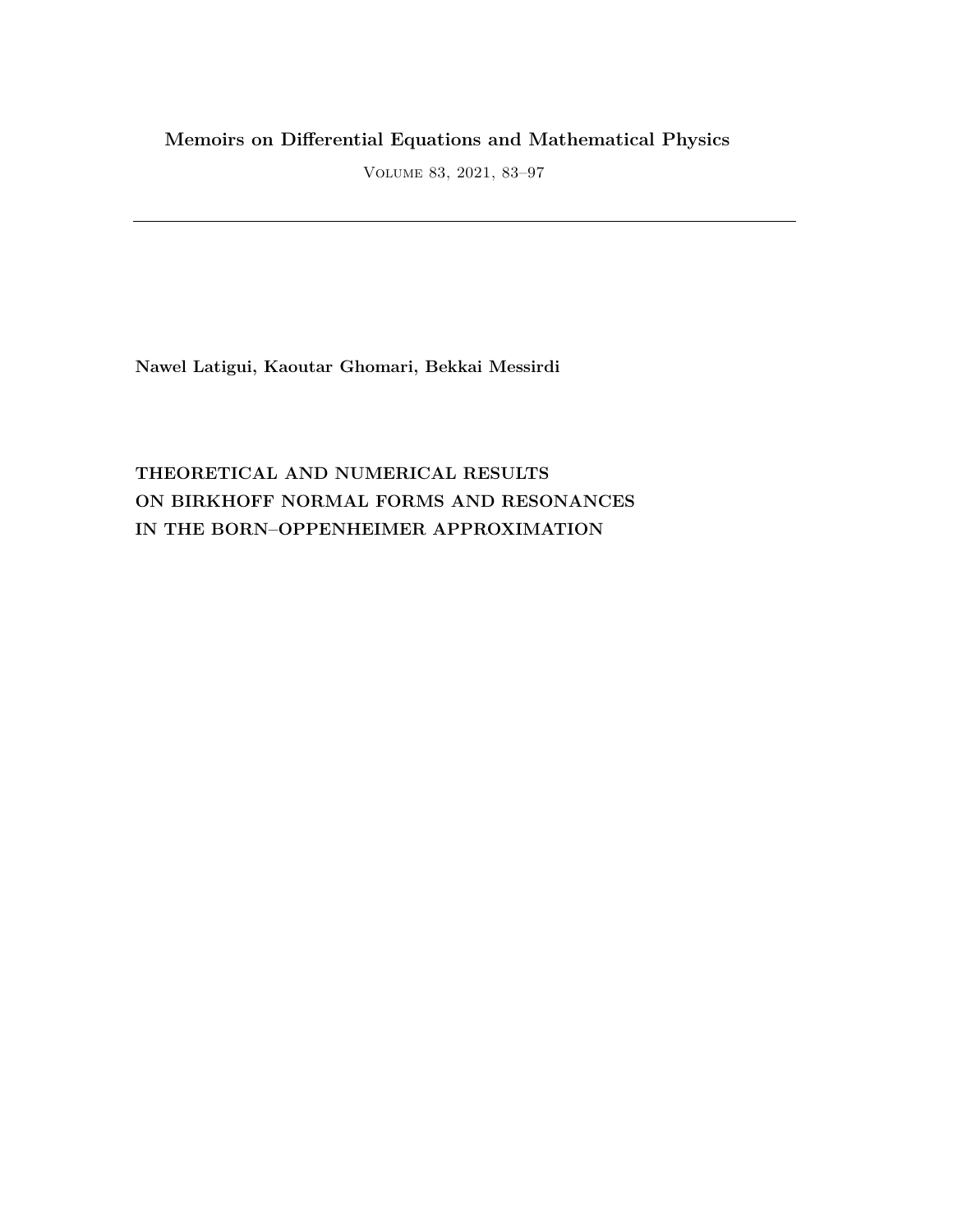**Abstract.** This paper mainly focuses on the Birkhoff normal form theorem for the Born–Oppenheimer Hamiltonians. Normal forms are accessible via those of the effective Hamiltonian obtained by the Grushin reduction method and the pseudodifferential calculus with operator-valued symbols. Resonance situations are discussed; the theoretical computations of Birkhoff normal form in the 1 : 1 resonance are written explicitly. Our approach gives compatible numerical results while using a computer program.

### **2010 Mathematics Subject Classification.** 58J40, 58K50, 47A55.

**Key words and phrases.** Birkhoff normal form, Born–Oppenheimer approximation, effective Hamiltonian, resonance.

რეზიუმე. ნაშრომი, ძირითადად, ეხება ბირკჰოფის ნორმალური ფორმის თეორემას ბორნოპენჰაიმერის ჰამილტონიანებისთვის. ნორმალური ფორმები ხელმისაწვდომია ეფექტური ჰა− მილტონიანების საშუალებით, რომლებიც მიღებულია გრუშინის დაყვანის მეთოდით და ოპე-ÒÀÔÏÒ-ÌÍÉÛÅÍÄËÏÁÄÁÉÀÍÉ ÓÉÌÁÏËÏÄÁÉÓ ×ÓÄÅÃÏÃÉ×ÄÒÄÍÝÉÀËÖÒÉ ÀÙÒÉÝáÅÉÈ. ÂÀÍáÉËÖËÉÀ რეზონანსული სიტუაციები; ბირკჰოფის ნორმალური ფორმის თეორიული გამოთვლები  $1:1\,$ რუზონანს ში ცხადად არის ჩაწერილი. ჩვენი მიდგომა იძლევა თავსებად ციფრულ შედეგებს კომპიუტერული პროგრამის გამოყენების დროს.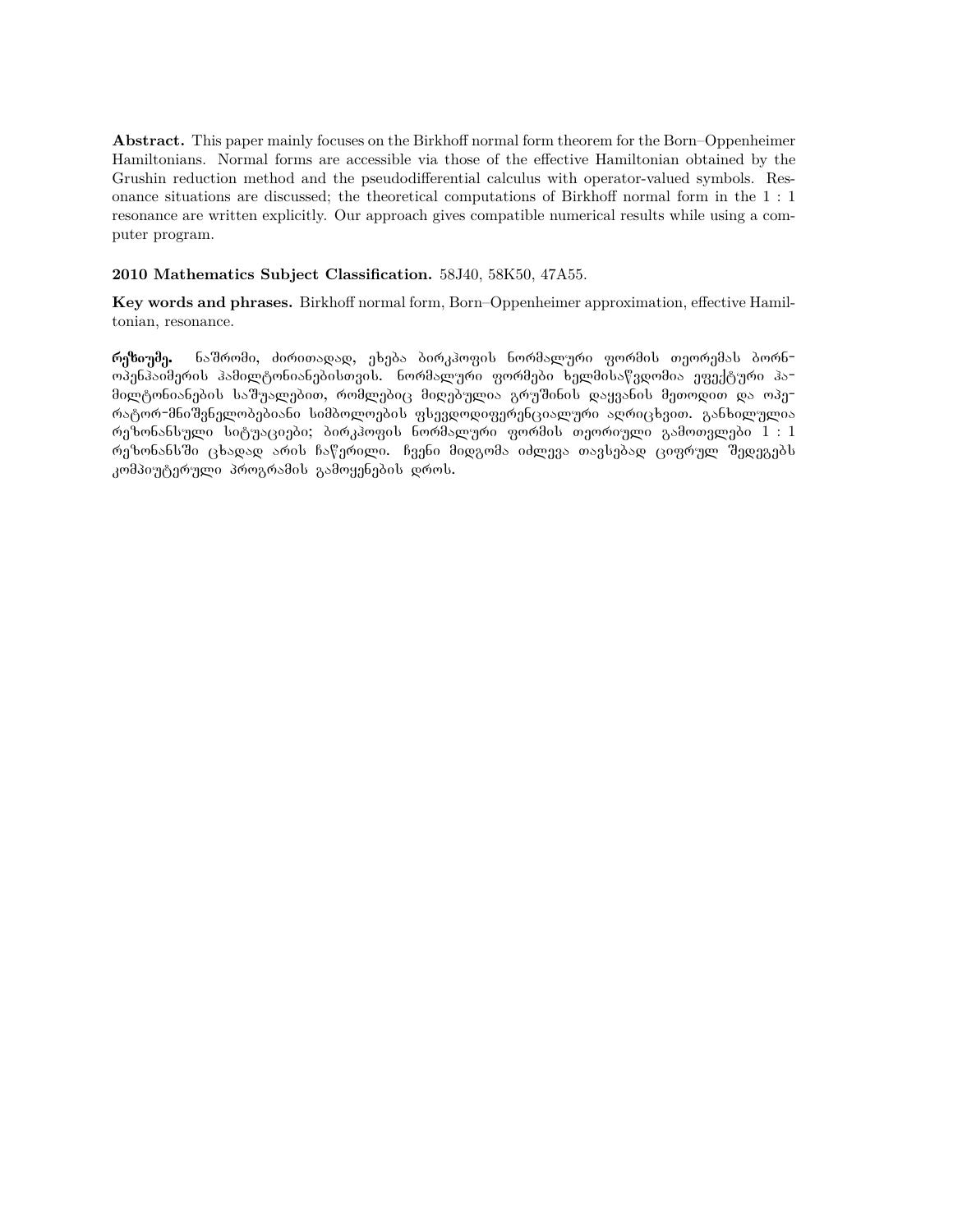## **1 Introduction**

The question of the stability of the multi-body problems dates back to the 18th century. The problem was analyzed by means of series expansions and the canonical approach. The method of normal forms is one of the main tools for studying this stability. The idea of the method is to transform a differential operator into a simpler one by a change of the variables.

The Poincaré theory of normal forms has a counterpart in the Hamiltonian formalism, due to Birkhoff and then extended to the resonant case by Gustavson. Thus, by carefully choosing transformations, one changes a Hamiltonian system into a form with a well understood part, integrable part, under a sufficiently small perturbation, such a transformation will conserve the Hamiltonian structure [2, 8]. Precisely, the well-known Birkhoff theorem states that, in some neighbourhood of the origin, there exists a canonical transformation under which a smooth semiclassical Schrödinger operator  $-h^2\Delta_x + V$ , for energies close to a non-degenerate minimum of *V*, can be replaced by a suitable perturbation of a harmonic oscillator.

Some results on Birkhoff normal forms have been proved by Birkhoff [2], Ghomari and Messirdi [5,6] and Ghomari, Messirdi and Vu Ngoc [7] for Schrödinger operators. Nevertheless, no result of the existence, constructions and applications of Birkhoff normal forms was known up to now, for Born– Oppenheimer Hamiltonians. In [9], one can find a description of the question without theoretical details and numerical analysis.

The main objective of this work is the construction of a Birkhoff normal forms method for the Born–Oppenheimer Hamiltonians in the semiclassical limit of type  $P = -h^2 \Delta_x + Q(x)$ , where  $Q(x)$  is an operator in the electronic  $y$  variables that depends only parametrically on the nuclear  $x$  variables, and  $h^2$  stands for the ratio between the electronic and nuclear masses,  $h \to 0^+$ .  $Q(x)$  is referred to as the electronic Hamiltonian, its spectrum is typically discrete in the low energy region and continuous above the threshold energy. Since *Q* is an operator, it becomes necessary to use the pseudodifferential calculus with operator-valued symbols. We are typically interested in the relationship between the spectrum of the operator *P* and the classical dynamics of its principal operator-valued symbol.

The main novelty in this work is the introduction of the Birkhoff normal form theorem for Born– Oppenheimer Hamiltonians. The idea is to combine the usual Birkhoff normal forms method with the reduction process to an effective Hamiltonian. If  $Q(x)$  and  $\lambda_1(x)$ , the lowest eigenvalue of  $Q(x)$ , are smooth and, under suitable assumptions, the Grushin operator associated with *P* and  $\lambda_1(x)$  is invertible as a pseudodifferential operator near the bottom of  $\lambda_1(x)$ , then, in particular, we get a reduction result, namely, the spectral study of *P* is close, at least modulo  $\mathcal{O}(h^2)$ , to one of  $P_e$  =  $-h^2\Delta_x + \lambda_1(x)$ , the effective Hamiltonian in the Born–Oppenheimer approximation. This allows to get asymptotic expansions of the discrete spectrum and the eigenfunctions of  $P$  (see, e.g., [6,10–12]) In fact, *P<sup>e</sup>* can explain the complete spectral picture of *P* modulo errors in *h*. We first present in Section 2 the general framework of normal forms for semiclassical Schrödinger operators  $-h^2\Delta_x + V(x)$ , where we give a rigourous proof of the Birkhoff normal form theorem. Furthermore, in Section 3, we explain the core of the mathematical form of the Born–Oppenheimer approximation and describe the construction of the effective Hamiltonian. Namely, the possibility to approximate, for large nuclear masses, the true molecular Hamiltonian, a Schrödinger operator with an operator-valued potential, by some effective Hamiltonian. The effective Hamiltonian is a good approximation to the true molecular Hamiltonian with error-terms of order  $h^\infty$  concerning smooth interaction potentials only.

Thanks to the reduction of  $P$  to its effective Hamiltonian  $P_e$  in  $x$  variables, it is now possible to define the Birkhoff normal forms of the full Hamiltonian  $P$  by those of  $P_e$ . Consequently, in Section 4, we introduce the Birkhoff normal form theorem for *P*, near an equilibrium point in the Born–Oppenheimer approximation, via the effective Hamiltonian *Pe*, using the results of Section 2, where the function  $\lambda_1(x)$  plays the role of an effective potential function and h tends to zero. Our main ingredient is the use successively two reductions, first the reduction to an effective Hamiltonian and then the classical Birkhoff normal form reduction. We show that one can recover the Birkhoff normal form for the Born–Oppenheimer operator near an equilibrium point and we give a connection the between Birkhoff normal form and resonances that occurs in terms of frequencies of the corresponding harmonic oscillator. As an application, we study the dynamics near a local extremum of the effective Hamiltonian, for which the frequencies are in 1 : 1 resonance. Our mathematical results are of physical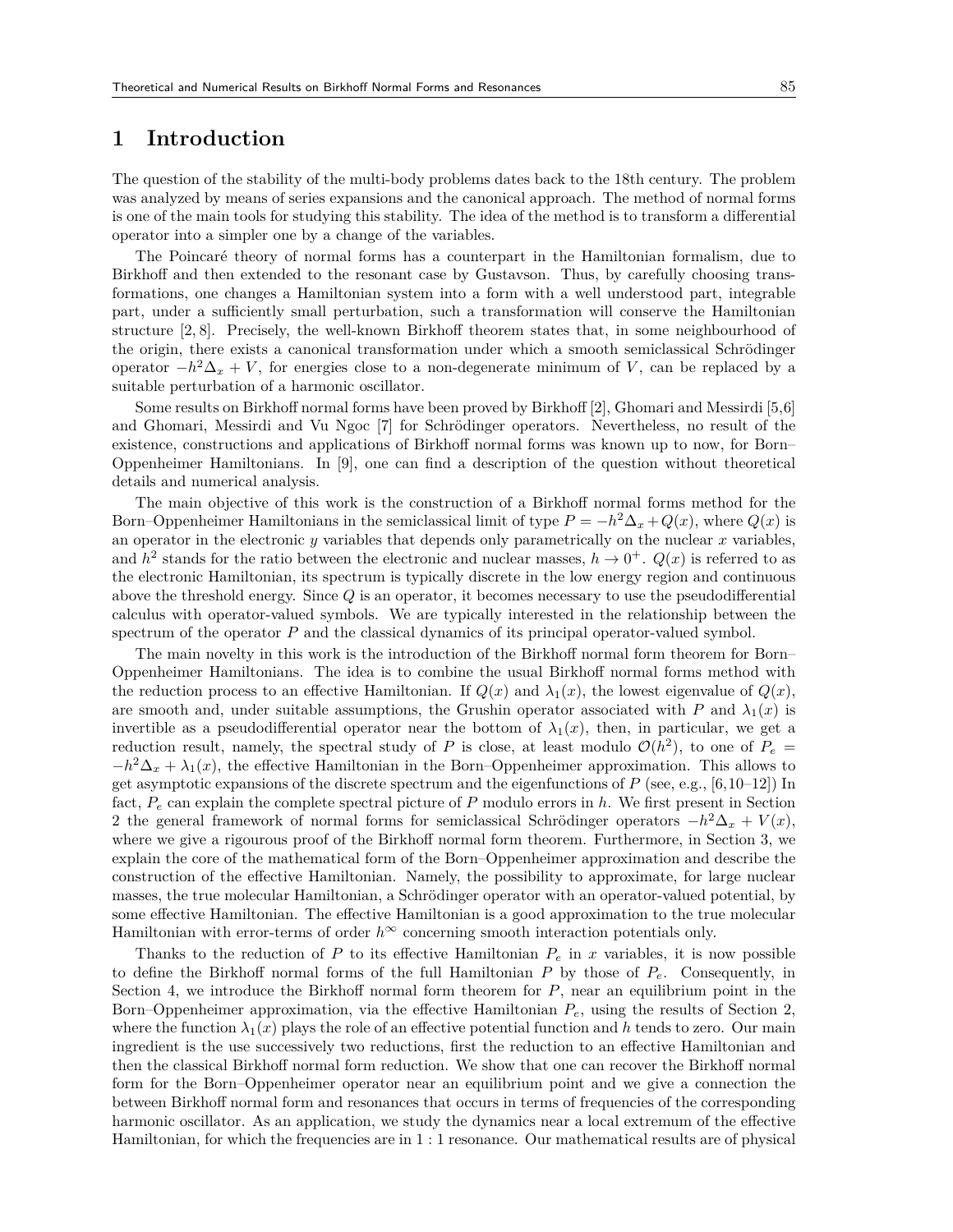or chemical relevance, up to some controlled error depending on the semiclassical parameter *h*. In Section 5, we use a computer program to compute easily the Birkhoff normal form for a given effective Schrödinger Hamiltonian in 1 : 1 resonance. Our numerical results are compatible with the theoretical ones.

## **2 Generalities on Birkhoff normal forms**

The purpose of this section is to apply the fundamental results on the quantum Birkhoff normal forms for semiclassical Schrödinger operators. In the classical setting, the operator to be discussed is of the type  $P = -h^2\Delta + V$ , where *V* is the multiplication operator by a smooth potential function. In the molecular case, the corresponding object is *Q*. *Q* is neither a multiplication operator, nor smooth if *V* is a non-smooth potential. The general philosophy consists in finding adequate transformations in which *P* can be written as a commuting perturbation of the harmonic oscillator. Precisely, there exists a formal real canonical transformation generated by a power series such that *P* is transformed into a Hamiltonian which is a power series in one-dimensional uncoupled harmonic oscillator Hamiltonians. The procedure for transforming to Birkhoff's normal form is reviewed and enriched here.

Let  $V \in C^{\infty}(\mathbb{R}^{N}), N \in \mathbb{N}, N \geq 1$ , and assume that the Hessian matrix  $V''(0)$  is diagonal, let  $(\nu_1^2, \ldots, \nu_N^2)$  be its eigenvalues, with  $\nu_j > 0$  and  $\nu = (\nu_1, \ldots, \nu_N)$ . The rescaling  $x_j \to \sqrt{\nu_j} x_j$ ,  $x =$  $(x_1, \ldots, x_N)$ , transforms *P* into  $P = H + W(x)$ , where *H* is the harmonic oscillator  $\sum_{i=1}^{N}$ *j*=1  $\frac{\nu_j}{2}(-h^2\frac{\partial^2}{\partial x^2})$  $\frac{\partial^2}{\partial x_j^2} + x_j^2$ 

and  $W(x)$  is a smooth function such that  $W(x) = \mathcal{O}(|x|^3)$  as  $|x| \to 0$ . In general, *W* does not commute with *H*, on the other hand, we do not have enough information on this perturbation, for that we will use the Birkhoff normal form of *P* which is a transformation of the previous type, but more adapted and less restrictive.

Let  $m, d \in \mathbb{R}$ , and  $S^{m,d}$  be the space of smooth functions  $a(x,\xi;h) : \mathbb{R}_x^N \times \mathbb{R}_\xi^N \times ]0,1] \to \mathbb{C}$  such that for all  $\alpha \in \mathbb{N}^{2N}$ ,  $|\partial_{(x,\xi)}^{\alpha}a(x,\xi;h)| \leq C_{\alpha}h^d(1+|x|^2+|\xi|^2)^{m/2}$  uniformly with respect to  $x, \xi$  and  $h, C_{\alpha} > 0$ .  $S^{d}(m)$  is called the semiclassical space of symbols of order *d* and degree *m*. For  $a \in S^{m,d}$ and  $u \in C_0^{\infty}(\mathbb{R}^{2N})$ , we set

$$
(Op_w(a)u)(x) = (2\pi h)^{-N} \int_{\mathbb{R}^{2n}} e^{ih^{-1}\langle x - x', \xi \rangle} a\left(\frac{x + x'}{2}, \xi; h\right) u(x') dx' d\xi.
$$
 (2.1)

 $Op_w(a)$  is an unbounded linear operator on  $L^2(\mathbb{R}^N)$  with domain  $C_0^{\infty}(\mathbb{R}^{2N})$ , the space of infinitely differentiable functions on  $\mathbb{R}^{2N}$  with a compact support.  $Op_w(a): C_0^{\infty}(\mathbb{R}^{2N}) \to C^{\infty}(\mathbb{R}^{2N})$  is called a semiclassical pseudodifferential operator (or *h*-Weyl quantization) with *h*-Weyl symbol *a* of order *d* and degree *m*. Different classes of symbols can also be defined, but for our purpose this class is enough. For example, the *h*-Weyl symbol of the harmonic oscillator *H* is the polynomial  $H(x,\xi) = \sum_{n=1}^{N}$ *j*=1  $\frac{\nu_j}{2}(x_j^2 + \xi_j^2).$ Now, we introduce the space  $S$  to be the set of formal series:

> $S = \begin{cases} S \end{cases}$ *α,β∈*N*<sup>N</sup> , ℓ∈*N  $t_{\alpha,\beta,l}x^{\alpha}\xi^{\beta}h^{\ell}: t_{\alpha,\beta,l} \in \mathbb{C}$  $\lambda$ *,*

where the degree of  $x^{\alpha} \xi^{\beta} h^{\ell}$  is defined by  $|\alpha| + |\beta| + 2\ell$ , for technical reasons that of *h* is double-counted. Let  $M \in \mathbb{N}$  and  $\mathcal{D}_M$  be the finite-dimensional vector space spanned by monomials  $x^{\alpha} \xi^{\beta} h^{\ell}$  of degree  $M$ and let  $\mathcal{O}_M$  be the subspace of *S* consisting of formal series, whose coefficients of degree  $\lt M$  vanish,

$$
\mathcal{D}_M = \Bigg\{\sum_{\alpha,\beta \in \mathbb{N}^N, \ \ell \in \mathbb{N}; \ |\alpha|+|\beta|+2\ell=M} t_{\alpha,\beta,l} x^{\alpha} \xi^{\beta} h^{\ell}: \ \ t_{\alpha,\beta,l} \in \mathbb{C}\Bigg\},
$$
  

$$
\mathcal{O}_M = \bigg\{\sum_{\alpha,\beta \in \mathbb{N}^N, \ \ell \in \mathbb{N}} t_{\alpha,\beta,l} x^{\alpha} \xi^{\beta} h^{\ell}: \ \ t_{\alpha,\beta,l} = 0 \ \text{ if } \ |\alpha|+|\beta|+2\ell < M\Bigg\}.
$$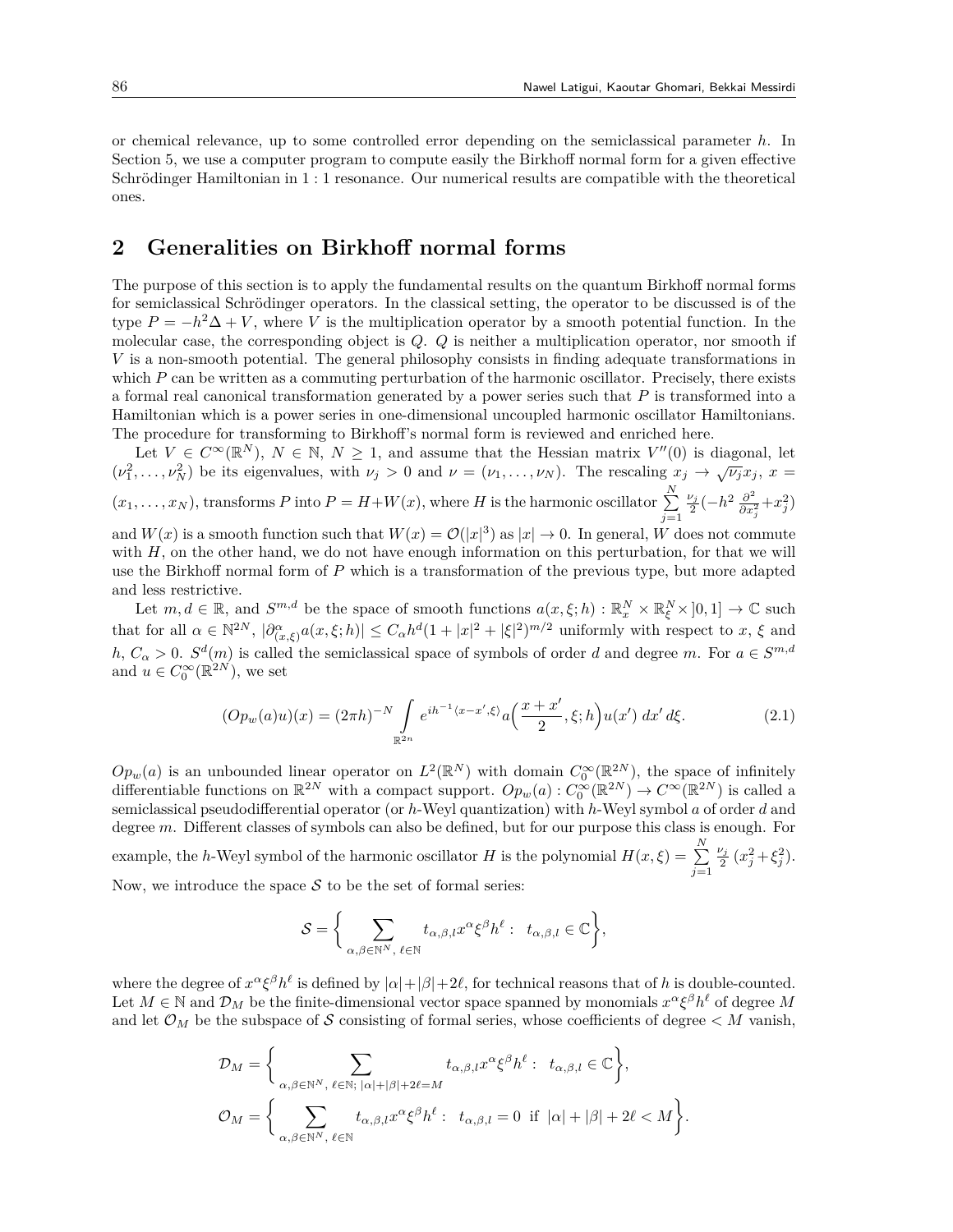Note that  $(\mathcal{O}_M)_{M \in \mathbb{N}}$  is a filtration,  $\mathcal{S} = \mathcal{O}_0 \supset \mathcal{O}_1 \supset \cdots$ ,  $\bigcap$ *M∈*N  $\mathcal{O}_M = \{0\}.$ 

Let  $\langle f, g \rangle_W = \hat{f} \hat{g} - \hat{g} \hat{f}$  be the Weyl bracket on *S*, where  $\hat{f}$  and  $\hat{g}$  are the *h*-Weyl quantizations of symbols *f* and *g*, respectively. Precisely,

$$
\langle f_T, g_T \rangle_W = \sigma_W (\widehat{f}\widehat{g} - \widehat{g}\widehat{f}),
$$

where  $f_T$  and  $g_T$  are the formal Taylor series at the origin of *f* and *g* in *S*, respectively, and  $\sigma_W$ denotes the *h*-Weyl symbol. Then  $\langle \cdot, \cdot \rangle_W$  is antisymmetric satisfying the Jacobi identity

$$
\left\langle \langle f_T,g\rangle_W,h_T\rangle_W+\left\langle \langle h_T,f_T\rangle_W,g_T\right\rangle_W+\left\langle \langle g_T,h_T\rangle_W,f_T\right\rangle_W=0\right\rangle
$$

and the Leibniz identity

$$
\langle f_T, g_T h_T \rangle_W = \langle f_T, g_T \rangle_W h_T + g_T \langle f_T, h_T \rangle_W.
$$

Thus, the space *S* equipped with the Weyl bracket is a Lie algebra such that if  $x = (x_1, \ldots, x_N)$  and  $\xi = (\xi_1, \ldots, \xi_N) \in \mathbb{R}^N$ , then

$$
\langle h, x_j \rangle_W = \langle h, \xi_j \rangle_W = 0
$$
 and  $\langle \xi_j, x_j \rangle_W = -ih$  for every  $j = 1, ..., N$ .

The filtration of *S* has a nice behaviour with respect to the Weyl bracket, if  $M_1 + M_2 \geq 2$ ,  $f \in \mathcal{O}_{M_1}$ and  $g \in \mathcal{O}_{M_2}$ , then  $h^{-1}\langle f, g \rangle_W \in \mathcal{O}_{M_1 + M_2 - 2}$ . For any  $S \in \mathcal{S}$ , we define the map  $ad_S$ , called the adjoint action:

$$
ad_S: S \longrightarrow S
$$
  

$$
S' \longmapsto ad_S(S') = \langle S, S' \rangle_W.
$$

Let us consider the important special case of this concept, which is the adjoint action  $ad_S$  for  $S \in \mathcal{D}_2$ and, especially,  $ad_{H(x,\xi)}$ . Let  $\mathbb{C}[z,\overline{z},h]$  be the C-linear space of polynomials spanned by  $z^{\alpha}\overline{z}^{\beta}h^{\ell}$ of degree  $|\alpha| + |\beta| + 2\ell$ ;  $\alpha, \beta \in \mathbb{N}^N$ ,  $\ell \in \mathbb{N}$ , where  $z = (x_1 + i\xi_1, \dots, x_N + i\xi_N) \in \mathbb{C}^N$  and  $\overline{z} =$  $(x_1-i\xi_1,\ldots,x_N-i\xi_N)$  is the complex conjugate of z. Then  $\mathcal{B}=\{z^{\alpha}\overline{z}^{\beta}: z\in\mathbb{C}^N, \alpha,\beta\in\mathbb{N}^N\}$  is a natural basis of  $\mathbb{C}[z,\overline{z},h]$ . We are particularly interested in the adjoint action of elements of the subspace  $\mathcal{D}_2$  of *S*. Such elements are of the form  $hH_0 + H$ , where  $H_0 \in \mathbb{C}$  and *H* is a quadratic form in  $(x, \xi)$ . Furthermore, when *H* is positive, it can be written as harmonic oscillators in some canonical coordinates.

The next proposition gives some important properties and results on  $ad_{H(x,\xi)}$  denoted by  $ad_H$  for short, where  $H(x,\xi) = \sum_{n=1}^{N}$ *j*=1  $\frac{\nu_j}{2}(x_j^2 + \xi_j^2).$ 

### **Proposition 2.1** ([5,6])**.**

- $(1)$   $ih^{-1}ad_H(S) = {H(x, \xi), S}$ , where  $S \in \mathcal{S}$  and  ${H(x, \xi), S} = \sum^N$ *j*=1  $\frac{\partial H}{\partial \xi_j}$   $\frac{\partial S}{\partial x_j} - \frac{\partial H}{\partial x_j}$   $\frac{\partial S}{\partial \xi_j}$  *is the classical Poisson bracket.*
- (2)  $ad_H$  is diagonal on B, in the sense that  $ad_H(z^{\alpha \overline{z}}^{\beta}) = h(\beta \alpha, \nu)z^{\alpha \overline{z}}^{\beta}, \alpha, \beta \in \mathbb{N}^N$ .

We say that an element *G* in  $\mathcal{D}_2$  is admissible when the algebraic sum ker( $ad_G$ ) + Im( $ad_G$ ) of the kernel of  $ad_G$  and the image of  $ad_G$  coincides with  $\mathcal{D}_M$ ,  $M \in \mathbb{N}$ . A typical example is the harmonic oscillator  $H(x,\xi)$ .

**Example.** 
$$
H(x,\xi) = \sum_{j=1}^{N} \frac{\nu_j}{2} (x_j^2 + \xi_j^2)
$$
 is admissible on  $\mathcal{D}_M$  for all  $M \in \mathbb{N}$ . Indeed, let  $S \in \mathcal{D}_M$ , then

$$
S = \sum_{\alpha,\beta \in \mathbb{N}^N, \ \ell \in \mathbb{N}; \ |\alpha| + |\beta| + 2\ell = M} t_{\alpha,\beta,l} z^{\alpha} \overline{z}^{\beta} h^{\ell}
$$
  
= 
$$
\sum_{|\alpha| + |\beta| + 2\ell = M; \ \langle \beta - \alpha, \nu \rangle = 0} t_{\alpha,\beta,l} z^{\alpha} \overline{z}^{\beta} h^{\ell} + \sum_{|\alpha| + |\beta| + 2\ell = M; \ \langle \beta - \alpha, \nu \rangle \neq 0} t_{\alpha,\beta,l} z^{\alpha} \overline{z}^{\beta} h^{\ell},
$$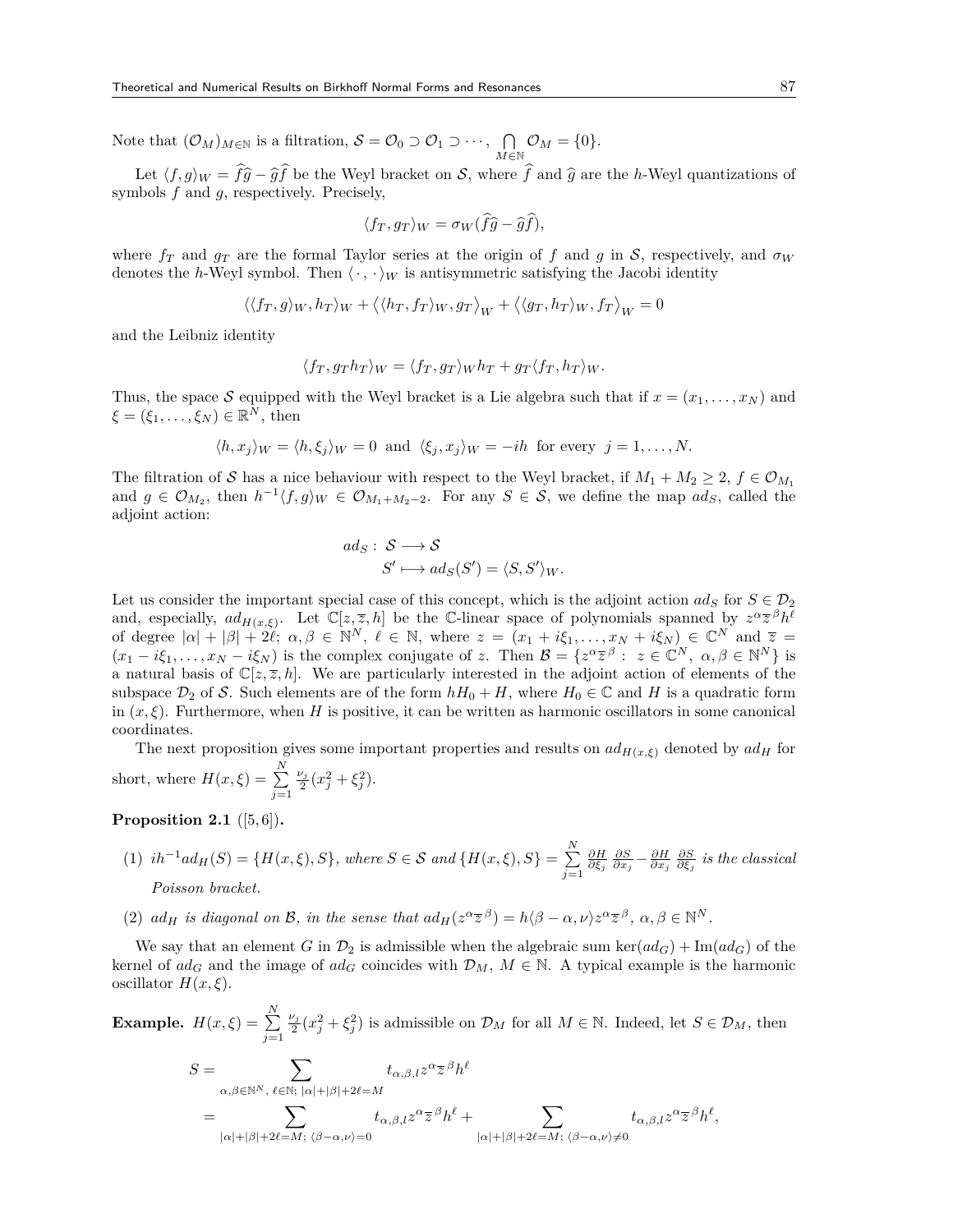where  $t_{\alpha,\beta,l} \in \mathbb{C}$  and  $\nu = (\nu_1, \ldots, \nu_N)$ . By using Proposition 2.1, we obtain

$$
\langle \beta - \alpha, \nu \rangle = 0 \Longleftrightarrow z^{\alpha} \overline{z}^{\beta} \in \ker(ad_H),
$$

thus

$$
\sum_{|\alpha|+|\beta|+2\ell=M; \ \langle \beta-\alpha,\nu\rangle=0} t_{\alpha,\beta,l} z^{\alpha} \overline{z}^{\beta} h^{\ell} \in \ker(ad_H),
$$
  

$$
\langle \beta-\alpha,\nu\rangle \neq 0 \Longleftrightarrow z^{\alpha} \overline{z}^{\beta} = \frac{h^{-1}}{\langle \beta-\alpha,\nu\rangle} ad_H(z^{\alpha} \overline{z}^{\beta}) \Longleftrightarrow z^{\alpha} \overline{z}^{\beta} \in \text{Im}(ad_H),
$$

and hence

$$
\sum_{|\alpha|+|\beta|+2\ell=M; \ \langle \beta-\alpha,\nu\rangle \neq 0} t_{\alpha,\beta,l} z^{\alpha} \overline{z}^{\beta} h^{\ell} \in \text{Im}(ad_H).
$$

The Birkhoff normal form theorem can be expressed as follows.

**Theorem 2.1.** Let  $H \in \mathcal{D}_2$  be the harmonic oscillator and  $L \in \mathcal{O}_3$ . Then there exist *S* and *K* in the *subspace O*<sup>3</sup> *such that*

$$
e^{ih^{-1}ad_S}(H+L) = H+K,
$$

*where*  $K = K_3 + K_4 + \cdots$  *and*  $K_j \in \mathcal{D}_j$  *commutes with*  $H : \langle H, K \rangle_W = 0$ *. Notice that the sum*  $e^{ih^{-1}ad_S}(H+L) = \sum$ *l*  $\frac{1}{l!}$   $(\frac{i}{h}ad_S)^l(H+L)$  *is convergent on S because*  $\frac{i}{h}ad_S(\mathcal{O}_M) \subset \mathcal{O}_{M+1}$ *. Moreover, if L has real coefficients, then S and K can be chosen to have real coefficients, as well.*

*Proof.* We construct *S* and *K* by successive approximations. Let  $M \geq 1$ , we show that there exist  $S_M \in \mathcal{O}_3$  and  $K \in \mathcal{O}_3$  such that

$$
e^{ih^{-1}ad_{SM}}(H+L) = H + K_3 + \dots + K_{M+1} + R_{M+2} + \mathcal{O}_{M+3},\tag{2.2}
$$

where  $S_M = B_3 + B_4 + \cdots + B_{M+1}, B_i \in \mathcal{D}_i, K_i \in \mathcal{D}_i, K_i$  commutes with H and  $R_{M+2} \in \mathcal{D}_{M+2}$ . Indeed, if  $M = 2$ , find  $S_2 = B_3 \in \mathcal{D}_3$  and  $K_3 \in \mathcal{D}_3$  which commutes with *H* and  $R_4 \in \mathcal{D}_4$  such that

$$
e^{ih^{-1}ad_{B_2}}(H+L) = H + K_3 + R_4 + \mathcal{O}_5 = H + K_3 + \mathcal{O}_4,
$$
  
(2.3) 
$$
\iff H + L + ih^{-1} \langle B_3, H + L \rangle_W + \dots = H + K_3 + \mathcal{O}_4.
$$
 (2.3)

As  $L \in \mathcal{O}_3$ , then  $L = L_1 + L_2$  with  $L_1 \in \mathcal{D}_3$  and  $L_2 \in \mathcal{O}_4$ . So,

$$
(2.3) \Longleftrightarrow H_2 + L_1 + L_2 + ih^{-1} \langle B_3, H \rangle_W + ih^{-1} \langle B_3, L \rangle_W + \cdots = H + K_3 + \mathcal{O}_4.
$$

Since H is admissible, it follows that  $\mathcal{D}_3 = \ker(ih^{-1}ad_H) \oplus \text{Im}(ih^{-1}ad_H)$  and  $L_1 = L'_1 + ih^{-1} \langle H, L''_1 \rangle_W$ , where  $L'_1 \in \mathcal{D}_3$  and commutes with  $H, L''_1 \in \mathcal{D}_3$ . Thus, since  $ih^{-1}\langle B_3, L \rangle_W \in \mathcal{O}_4$ , we have

$$
(2.3) \Longleftrightarrow H_2 + L_1' + ih^{-1} \langle H, L_1'' \rangle_W - ih^{-1} \langle H, B_3 \rangle_W + \mathcal{O}_4 = H + K_3 + \mathcal{O}_4.
$$

So, it suffices to take  $K_3 = L'_1$  and  $S_2 = B_3 = L''_1$ .

If  $M = 3$ , we need to find  $B_4 \in \mathcal{D}_4$  and  $K_4 \in \mathcal{D}_4$ ,  $K_4$  commutes with *H*, such that

$$
e^{ih^{-1}ad_{S_3}}(H+L) = H + K_3 + K_4 + \mathcal{O}_5,\tag{2.4}
$$

where  $S_3 = S_2 + B_4 = B_3 + B_4$ . Using again the fact that *H* is admissible, we find

$$
(2.4) \Leftrightarrow e^{ih^{-1}ad_{B_4}}(e^{ih^{-1}ad_{B_3}}(H+L)) = H + K_3 + K_4 + \mathcal{O}_5
$$
  
\n
$$
\Leftrightarrow e^{ih^{-1}ad_{B_4}}(H + K_3 + R_4 + \mathcal{O}_5) = H + K_3 + K_4 + \mathcal{O}_5
$$
  
\n
$$
\Leftrightarrow H + K_3 + R_4 + \mathcal{O}_5 + ih^{-1} \langle B_4, H + K_3 + R_4 + \mathcal{O}_5 \rangle_W + \dots = H + K_3 + K_4 + \mathcal{O}_5
$$
  
\n
$$
\Leftrightarrow R'_4 + ih^{-1} \langle H, R''_4 \rangle_W - ih^{-1} \langle H, B_4 \rangle_W + \mathcal{O}_5 = K_4 + \mathcal{O}_5
$$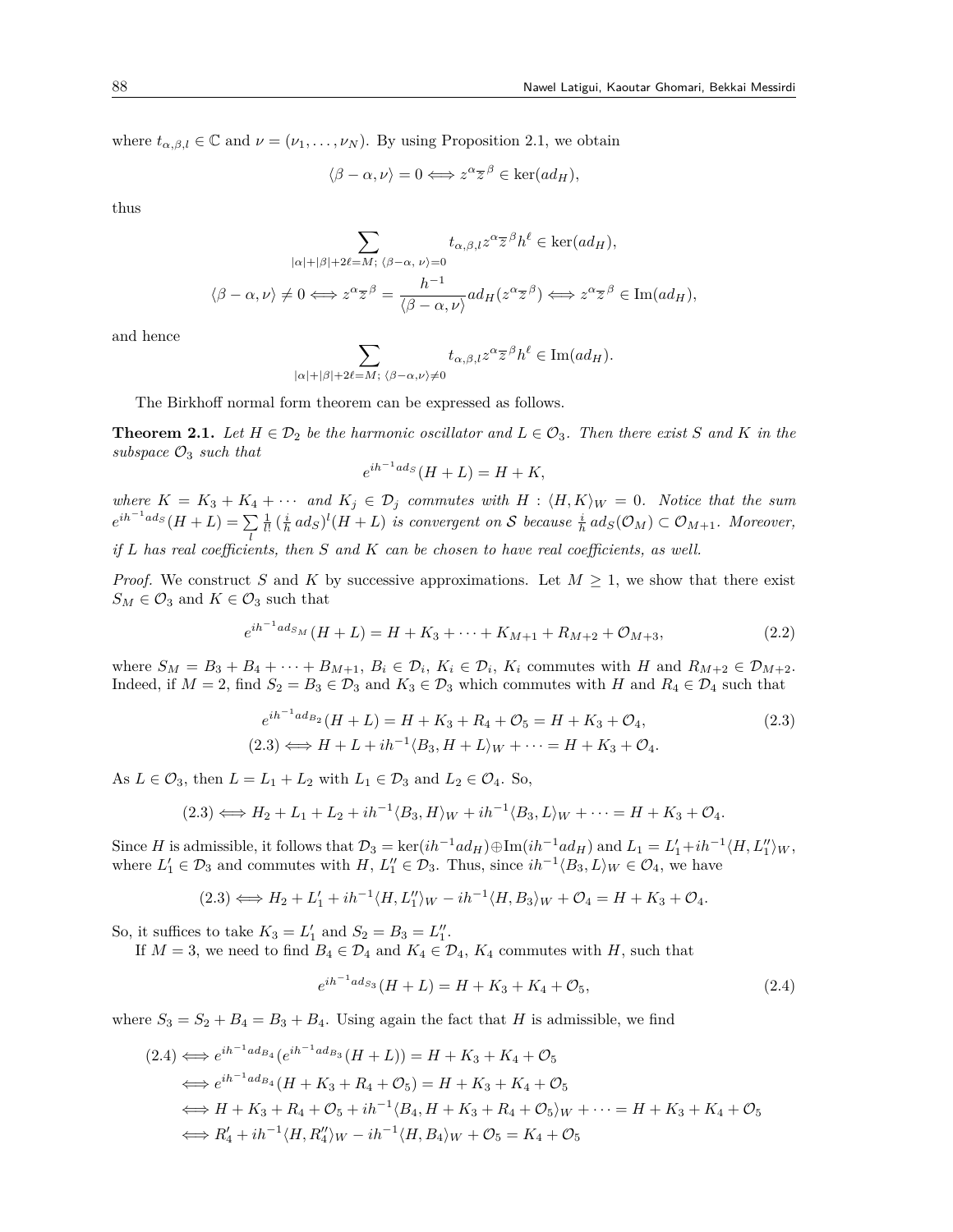with  $R_4 = R'_4 + ih^{-1} \langle H, R''_4 \rangle_W$ .

We then take  $K_4 = R'_4 \in \mathcal{D}_4$  and  $B_4 = R''_4 \in \mathcal{D}_4$ . Assume that the statement (2.2) holds for some arbitrary natural number  $M \geq 1$ , and prove that (2.2) holds for  $M + 1$ . Thus, we want to find  $B_{M+2} \in \mathcal{D}_{M+2}$ , where  $S_{M+1} = S_M + B_{M+2}$ , and  $K_{M+2} \in \mathcal{D}_{M+2}$ ,  $K_{M+2}$  commutes with *H*, so that

$$
e^{ih^{-1}ad_{SM+1}}(H+L) = H + K_3 + \dots + K_{M+1} + K_{M+2} + \mathcal{O}_{M+3};
$$
\n
$$
(2.5) \iff e^{ih^{-1}ad_{BM+2}}(e^{ih^{-1}ad_{SM}}(H+L)) = H + K_3 + \dots + K_{M+1} + K_{M+2} + \mathcal{O}_{M+3}
$$
\n
$$
\iff e^{ih^{-1}ad_{BM+2}}(H + K_3 + \dots + K_{M+1} + R_{M+2} + \mathcal{O}_{M+3})
$$
\n
$$
= H + K_3 + \dots + K_{M+1} + K_{M+2} + \mathcal{O}_{M+3}
$$
\n
$$
\iff H + K_3 + \dots + K_{M+1} + R_{M+2} - ih^{-1} \langle H, B_{M+2} \rangle_W + \mathcal{O}_{M+3}
$$
\n
$$
= H + K_3 + \dots + K_{M+1} + K_{M+2} + \mathcal{O}_{M+3}
$$
\n
$$
\iff R_{M+2} - ih^{-1} \langle H, B_{M+2} \rangle_W + \mathcal{O}_{M+3} = K_{M+2} + \mathcal{O}_{M+3}
$$
\n
$$
\iff R_{M+2}' + ih^{-1} \langle H, R_{M+2}'' \rangle_W - ih^{-1} \langle H, B_{M+2} \rangle_W + \mathcal{O}_{M+3} = K_{M+2} + \mathcal{O}_{M+3}.
$$
\n
$$
(2.5)
$$

We can therefore take  $K_{M+2} = R'_{M+2}$  and  $B_{M+2} = R''_{M+2}$ .

Now, if we assume that *L* and  $K_j$ ,  $j \leq M+1$ , have real coefficients, then  $R_{M+2}$  is real, too.  $ih^{-1}ad_H$  is a real endomorphism on each  $\mathcal{D}_4$ , hence (2.5) can be solved with real coefficients. П

**Remark 2.1.** The Birkhoff normal form theorem remains valid for any element of the subspace  $\mathcal{D}_2$ of *S* and in a neighborhood of the origin, via similar canonical transformations defined near 0.

## **3 Born–Oppenheimer approximation**

The Born–Oppenheimer approximation is based on the fact that the mass of the nucleus is much greater than that of the electron [3]. This principle is exploited in order to approximate the complete molecular Schrödinger operator by a reduced Hamiltonian, acting on the positions of the nuclei only, and in which the electrons are involved through the effective electric potential they create only. The Born–Oppenheimer approximation shows how the electronic motions can be approximately separated from the nuclear motions. Let us explain the results on the Born Oppenheimer reduction for diatomic molecules with singular Coulomb-type interactions.

Consider a molecule system composed of two atomic nuclei *A* and *B* whose positions are defined by the vectors  $x_A$  and  $x_B$  and one electron of position  $x_e$ . The nuclei are assumed to be heavy with a mass of order  $M \gg 1$  and the electron is light with a mass one. The Hamiltonian of the system is given by

$$
\mathcal{P} = -\frac{1}{2M} \partial_{x_A}^2 - \frac{1}{2M} \partial_{x_B}^2 - \frac{1}{2} \partial_{x_e}^2 + V(x_A - x_e) + V(x_B - x_e) + W(x_A - x_B),
$$

where *V* and *W* represent the Coulomb interactions  $V(x) = -\frac{\alpha}{|x|}$  and  $W(x) = \frac{\beta}{|x|}$ ;  $\alpha$  and  $\beta$  are real constants,  $\alpha > 0$ ,  $\beta > 0$ .  $\mathcal{P}$  is the sum of kinetic energy of the atomic nuclei  $-\frac{1}{2M}\frac{\partial^2}{\partial x^4} - \frac{1}{2M}\frac{\partial^2}{\partial x^2}$ , kinetic energy of the electrons  $-\frac{1}{2}\partial_{x_e}^2$ , internuclear repulsion  $W(x_A - x_B)$ , and electronic-nuclear attraction  $V(x_A - x_e) + V(x_B - x_e)$ . Removing the center of mass motion of this system and choosing properly the coordinates, one can correctly describe this approximation. Indeed, we consider the center of a mass coordinate system

$$
R=\frac{Mx_A+Mx_B+x_e}{2M+1},\;\;x=x_A-x_B,\;\;y=x_e-\frac{x_A+x_B}{2}\,.
$$

In these coordinates, the Hamiltonian *P* becomes

$$
\mathcal{P} = -\frac{1}{2(2M+1)} \partial_R^2 + P,
$$
  
\n
$$
P = -\frac{1}{M} \partial_x^2 - \frac{1}{2} \left( 1 + \frac{1}{2M} \right) \partial_y^2 + V \left( \frac{x}{2} - y \right) + V \left( \frac{x}{2} + y \right) + W(x).
$$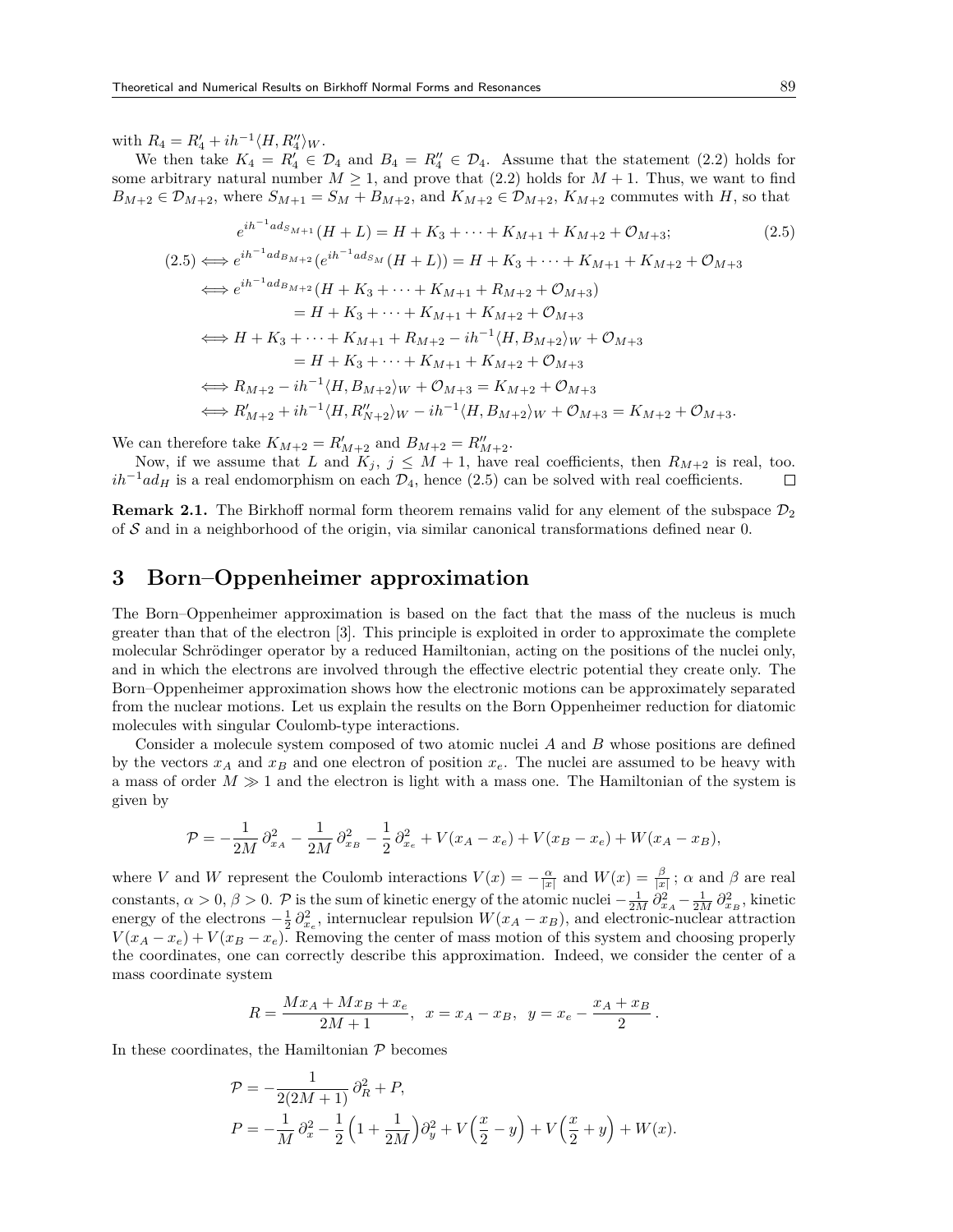If we remove the center of mass motion, the study of  $P$  is reduced to that of the operator  $P$  on  $L^2(\mathbb{R}^6)$ , where the spectrum of *P* defines the energy levels of the molecule. The Born–Oppenheimer approximation is a very important method for analyzing this spectrum when *M*, the mass of nuclei, tends to infinity. In general, molecular systems of  $n + p + 1$  particles  $(n + 1$  nuclei and *p* electrons) in the semiclassical limit, where the mass ratio  $h<sup>2</sup>$  of electronic to nuclear mass tends to zero, are described by the many-body Hamiltonians of the type

$$
P = -h^2 \Delta_x - \Delta_y + V(x, y),
$$

where *V* is the sum of all interactions between the particles,  $x \in \mathbb{R}^N$ ,  $N = 3n$ , denote the relative positions of the nuclei, and  $y \in \mathbb{R}^{N'}$ ,  $N' = 3p$ , those of the electrons. *P* is defined on  $L^2(\mathbb{R}^N_x \times \mathbb{R}^{N'}_y)$ , we denote by  $Q(x)$  the electronic Hamiltonian  $-\Delta_y + V(x, y)$  on  $L^2(\mathbb{R}_y^{N'})$ . Then, one can define the so-called electronic levels being the discrete eigenvalues  $\lambda_1(x) < \lambda_2(x) \leq \cdots$  of the operator  $Q(x)$ . Born and Oppenheimer [3] realized that the study of *P* can be approximately reduced, when *h* is small, to the diagonal matrix diag $(-h^2\Delta_x + \lambda_j(x))$ ,  $j = 1, 2, \dots$  on  $\bigoplus_j$  $L^2(\mathbb{R}^N_x)$ . In particular, when,

for example, the first simple eigenvalue  $\lambda_1(x)$  admits a non-degenerate point well at some energy level *E*, the eigenvalues of *P* near *E* should admit a complete asymptotic expansion in half-powers of *h* (WKB expansions). This principle has been widely used by chemists, but the mathematically rigorous justifications of this reduction and WKB expansions for eigenfunctions and eigenvalues of a diatomic molecule are more recent. Such a result was proved for smooth interactions (see, e.g., [4]), it was generalized later by Belmouhoub and Messirdi to singular Coulombic potentials where they introduced some *x*-dependent changes in the *y*-variables that will regularize the associated eigenfunctions, localize in a compact region the *x*-dependent singularities with respect to  $\eta$  in the interactions and construct a kind of semiclassical pseudodiffcrcntial calculus, adapted to these changes [1].

### **3.1 Pseudodifferential calculus with operator-valued symbols**

In the literature, there exist several versions of operator-valued pseudodifferential calculus, each adopted to some particular, more or less general, situation. We recall here the constructions made mainly in [10]. Let  $\Omega$  be a bounded open subset of  $\mathbb{R}_x^N$ , and  $\mathcal{H}$ ,  $\mathcal{K}$ ,  $\mathcal{L}$  be complex Hilbert spaces.  $B(\mathcal{H}, \mathcal{K})$  is the algebra of all continuous linear operators from *H* into *K*. We denote by  $C^{\infty}(\Omega, \Lambda)$  the set of all infinitely differentiable functions from  $\Omega$  to  $\Lambda = \mathcal{H}, \mathcal{K}, \mathcal{L}$ . Given  $\psi \in C^{\infty}(\Omega, \mathbb{R})$  and  $\mathcal{V}$  a neighborhood of 0 in  $\mathbb{R}_x^N$ , we set

$$
\Omega^* = \big\{ (x,\xi) \in \Omega \times \mathbb{C}^N : \ \xi - i \nabla \psi(x) \in \mathcal{V} \big\}.
$$

Pseudodifferential operators can be considered in the following more general context. For  $m \in \mathbb{R}$ , consider the spaces of formal power series

$$
S^{m}(\Omega, \mathcal{H}) = \left\{ \sum_{j=0}^{\infty} h^{-m+j/2} s_{j}(x) : s_{j} \in C^{\infty}(\Omega, \mathcal{H}) \right\},
$$
  

$$
e^{-\psi(x)/h} S^{m}(\Omega, \mathcal{H}) = \left\{ \sum_{j=0}^{\infty} h^{-m+j/2} e^{-\psi(x)/h} s_{j}(x) : s_{j} \in C^{\infty}(\Omega, \mathcal{H}) \right\},
$$
  

$$
S^{0}(\Omega^{*}, \mathcal{B}(\mathcal{H}, \mathcal{K})) = \left\{ \sum_{j=0}^{\infty} h^{j} a_{j}(x, \xi) : a_{j} \in C^{\infty}(\Omega^{*}, \mathcal{B}(\mathcal{H}, \mathcal{K})) \right\}.
$$

The operator-valued functions in  $S^0(\Omega^*, \mathcal{B}(\mathcal{H}, \mathcal{K}))$  are called symbols. For any symbol  $a = a(x, \xi; h)$ in  $S^0(\Omega^*, \mathcal{B}(\mathcal{H}, \mathcal{K}))$ , one can define an operator  $Op(a)$  from  $e^{-\psi(x)/h}S^m(\Omega, \mathcal{H})$  into  $e^{-\psi(x)/h}S^m(\Omega, \mathcal{K})$ by the formula

$$
Op(a)(e^{-\psi(x)/h}s(x,h)) = e^{-\psi(x)/h} \sum_{\alpha \in \mathbb{N}^N} \frac{h^{|\alpha|}}{i^{|\alpha|} \alpha!} \partial_{\xi}^{\alpha} a(x,i \nabla \psi(x);h) \partial_y^{\alpha} (e^{\chi(x,y)/h}s(y,h))_{y=x},
$$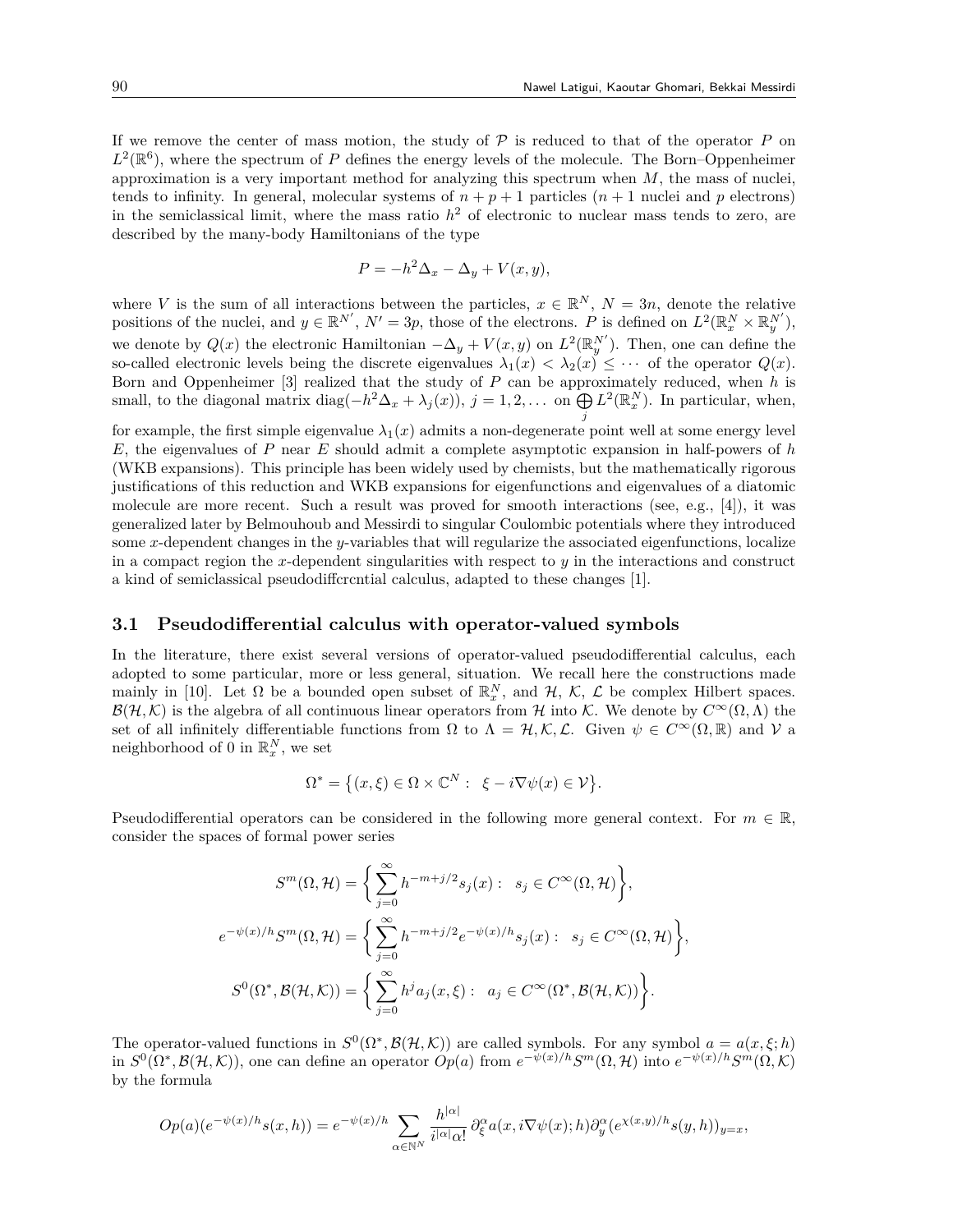$\chi(x,y) = \psi(y) - \psi(x) - (y-x) \cdot \nabla \psi(x) = \mathcal{O}(|x-y|^2), s \in S^m(\Omega, \mathcal{H}).$  Op(a) is called an hpseudodifferential the operator with operator-valued symbol  $a(x, \xi; h) = \sum_{n=0}^{\infty} a_n^2$ *j*=0  $h^j a_j(x,\xi)$ . The function  $a_0(x,\xi)$  (coefficient of  $h^0$ ) is called principal symbol of  $Op(a)$ . Furthermore, such operators verify  $e^{\psi(x)/h}Op(a)(e^{-\psi(x)/h}s(x,h)) \in S^m(\Omega, \mathcal{H})$  and can be composed by using the formula

$$
Op(b) \circ Op(a) = Op(b \sharp a),
$$
  
\n
$$
b \sharp a(x,\xi;h) = \sum_{\alpha \in \mathbb{N}^N} \frac{h^{|\alpha|}}{i^{|\alpha|} \alpha!} \partial_{\xi}^{\alpha} b(x,\xi;h) \partial_x^{\alpha} a(x,\xi;h) \in S^0(\Omega^*, \mathcal{B}(\mathcal{H}, \mathcal{K})).
$$
\n
$$
(3.1)
$$

where  $a \in S^0(\Omega^*, \mathcal{B}(\mathcal{H}, \mathcal{K}))$ ,  $b \in S^0(\Omega^*, \mathcal{B}(\mathcal{K}, \mathcal{L}))$  and the range of  $Op(a)$  is contained in the domain of  $Op(b)$ . This formula makes it possible to inverse asymptotically operators  $Op(a)$ , whose principal symbol  $a_0(x,\xi)$  is invertible as a linear operator from  $\mathcal H$  into  $\mathcal K$ .

### **3.2 Representation of the effective Hamiltonian**

Let  $\Omega \subset \mathbb{R}^N_x$  be an open neighborhood of 0 and  $V \in C^{\infty}(\Omega, \mathcal{B}(H^2(\mathbb{R}^{N'}_y), L^2(\mathbb{R}^{N'}_y)))$  be  $\Delta_y$ -compact:

$$
V(x, y)(-\Delta_y + 1)^{-1} \in C^{\infty}(\Omega, \mathcal{B}(L^2(\mathbb{R}_y^{N'}))).
$$
\n(3.2)

Thus, *P* is self-adjoint on  $L^2(\mathbb{R}^N_x \times \mathbb{R}^{N'}_y)$  with domain the Sobolev space  $H^2(\mathbb{R}^N_x \times \mathbb{R}^{N'}_y)$ , as well as the operator  $Q(x)$  is self-adjoint on  $L^2(\mathbb{R}_y^{N'})$  with domain  $H^2(\mathbb{R}_y^{N'})$ .

For the sake of simplicity, we take into account only the first electronic level  $\lambda_1(x) = \inf(\sigma(Q(x)))$ and call  $u_1(x, y)$  the first eigenfunction of  $Q(x)$  associated to  $\lambda_1(x)$  and normalized,  $||u_1(x,\dots)||_{L^2(\mathbb{R}_y^{N'})}=1$  in  $L^2(\mathbb{R}_y^{N'})$  for any  $x\in\mathbb{R}^N$ . We also assume that  $\lambda_1(x)$  is separated by a constant gap from the rest of the spectrum  $\sigma(Q(x))$ , i.e.,

$$
\inf_{x \in \mathbb{R}^N} \left( \inf \left( \sigma(Q(x)) \setminus \{ \lambda_1(x) \} \right) \right) > 0,
$$
\n(3.3)

and  $\lambda_1(x)$  has a unique and non-degenerate minimum at 0:

$$
\lambda_1(x) \ge 0, \ \lambda_1^{-1}(0) = \{0\}, \ \lambda_1'(0) = 0, \ \lambda_1''(0) > 0.
$$
 (3.4)

It can be shown that  $\lambda_1 \in C^\infty(\Omega, \mathbb{R})$  and  $u_1 \in C^\infty(\Omega, H^2(\mathbb{R}_y^{N'}))$  (cf. [10]). In particular, the assumptions (3.2) and (3.3) imply that the orthogonal projection  $\Pi(x)$  on the subspace of  $L^2(\mathbb{R}^{N'}_y)$ , spanned by  $u_1(x, \dots), x \in \Omega$ , is  $C^2$ -regular with respect to *x* (see [4]). To construct the effective Hamiltonian of *P*, the idea here is to use the pseudodifferential calculus with operator-valued symbols developed previously.

For  $\lambda \in \mathbb{C}$ , Re  $\lambda < \inf(\sigma(Q(x)) \setminus {\lambda_1(x)}$ , we consider the Grushin operator

$$
P_{\lambda} = \begin{pmatrix} P - \lambda & u_1 \\ \langle \cdot, u_1 \rangle_y & 0 \end{pmatrix}
$$

acting on  $L^2(\mathbb{R}^N_x\times\mathbb{R}^{N'}_y)\oplus L^2(\mathbb{R}^{N'}_y)$ , where  $\langle\,\cdot\,,u_1\rangle_y$  is the inner product in  $L^2(\mathbb{R}^{N'}_y)$ . It follows from the assumptions that  $P_{\lambda} = Op(a_{\lambda})$  is an h-pseudodifferential operator in x, from  $e^{-\psi(x)/h}S^{m}(\Omega, H^{2}(\mathbb{R}_{y}^{N'}))$ into  $e^{-\psi(x)/h}S^m(\Omega, L^2(\mathbb{R}_y^{N'}))$ , with the operator-valued symbol  $a_\lambda$ ,

$$
a_{\lambda}(x,\xi) = \begin{pmatrix} \xi^2 + Q(x) - \lambda & u_1 \\ \langle \cdot, u_1 \rangle_y & 0 \end{pmatrix} \in S^0(\Omega^*, \mathcal{B}(H^2(\mathbb{R}_y^{N'}) \oplus \mathbb{C}, L^2(\mathbb{R}_y^{N'}) \oplus \mathbb{C})),
$$

where  $\psi(x)$  is the Agmon distance associated to the metric  $\lambda_1(x) dx^2$ . We show that  $P_\lambda$  is invertible and describe a method for finding its inverse. Using the fact that  $(\nabla \psi)^2(x) = \lambda_1(x)$  and the gap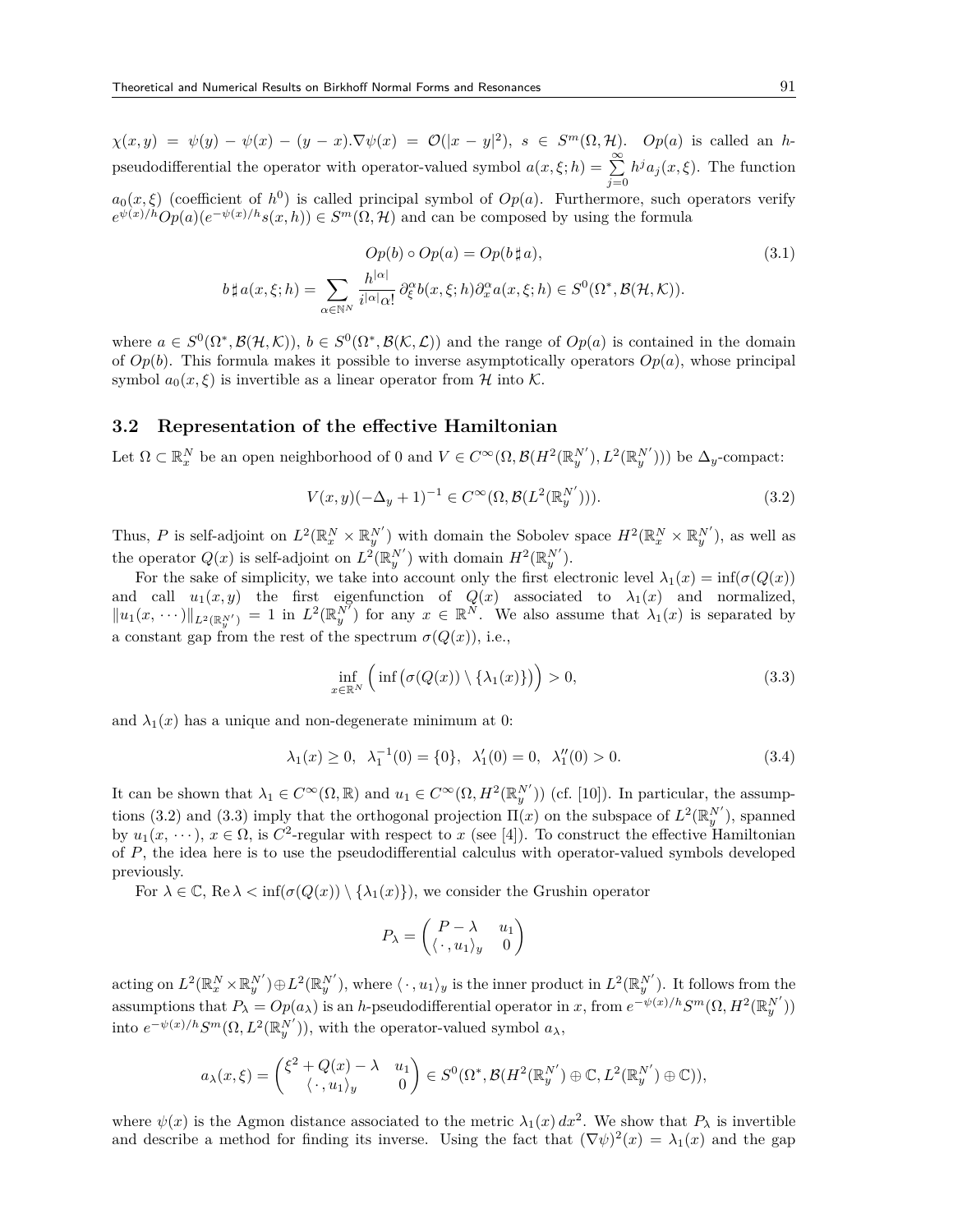assumption (3.3), one can easily show that for  $|\lambda|$  small enough and  $\xi$  close enough to  $i\nabla\psi(x)$ ,  $\text{Re}(\hat{\Pi}(x)Q(x)\hat{\Pi}(x) - \lambda) > 0$  and thus  $a_{\lambda}$  is invertible with inverse

$$
b_0(x,\xi;\lambda) = \begin{pmatrix} \widehat{\Pi}(x)(\xi^2 + \widehat{\Pi}(x)Q(x)\widehat{\Pi}(x) - \lambda)^{-1}\widehat{\Pi}(x) & u_1 \\ \langle \cdot, u_1 \rangle_y & \lambda - \xi^2 - \lambda_1(x) \end{pmatrix},
$$

where  $\widehat{\Pi}(x) = 1 - \Pi(x)$  (see, e.g., [1]). In particular,  $b_0(x,\xi;\lambda) \in S^0(\Omega^*, \mathcal{B}(L^2(\mathbb{R}_y^{N'}) \oplus \mathbb{C}, H^2(\mathbb{R}_y^{N'}) \oplus \mathbb{C}))$ . Then using the composition formula (3*.*2), it is easy to construct a symbol

$$
b_{\lambda}(x,\xi;h) = b_0(x,\xi;\lambda) + hb_1(x,\xi;\lambda) + h^2b_2(x,\xi;\lambda) + \cdots
$$
  

$$
b_{\lambda}(x,\xi;h) \in S^0(\Omega^*, \mathcal{B}(L^2(\mathbb{R}_y^{N'}) \oplus \mathbb{C}, H^2(\mathbb{R}_y^{N'}) \oplus \mathbb{C})),
$$

such that  $a_{\lambda} \sharp b_{\lambda}(x, \xi; h) = 1$  and  $Op(a_{\lambda}) \circ Op(b_{\lambda}) = I$ , where *I* is the identity operator on  $e^{-\psi(x)/h}S^m(\Omega, L^2(\mathbb{R}_y^{N'})\oplus\mathbb{C})$ . Let us pose

$$
Op(b_{\lambda}) = \begin{pmatrix} E(\lambda) & E_{+}(\lambda) \\ E_{-}(\lambda) & E_{+}(\lambda) \end{pmatrix}.
$$

By Lemma 3.1 in [1], we know that  $E_{\pm}(\lambda) = Op(e_{\lambda}(x,\xi;\lambda))$  is *h*-pseudodifferential operator with the symbol  $e_{\lambda}(x,\xi;\lambda) \in S^{0}(\Omega^{*},\mathbb{C})$  and its principal symbol is  $e_{0}(x,\xi;\lambda) = \lambda - \xi^{2} - \lambda_{1}(x)$ . In particular, *λ* −  $E$ <sub>*∓*</sub>(*λ*) is a scalar *h*-pseudodifferential operator with the principal symbol  $\xi^2 + \lambda_1(x)$ . Moreover, we have the following fundamental spectral reduction:

$$
\lambda \in \sigma(P) \Longleftrightarrow \lambda \in \sigma(\lambda - E_{\mp}(\lambda)).
$$

Hence, the spectral study of the Hamiltonian *P* on  $L^2(\mathbb{R}^N_x \times \mathbb{R}^{N'}_y)$  is reduced to that of the *h*pseudodifferential operator  $\lambda - E_{\mp}(\lambda)$  on  $L^2(\mathbb{R}^N_x)$ , the so-called effective Hamiltonian of *P*. In fact, one can show in many situations that  $\lambda - E_{\mp}(\lambda) = P_e + \mathcal{O}(h^2)$ , which makes it easy to compare (using, for example, the maximum principle) the eigenvalues of *P* and those of  $P_e = -h^2 \Delta_x + \lambda_1(x)$ , and then identify them when *h* decays to zero fast enough [4]. In the next section, this reduction will justify our definition of the normal Birkhoff forms for *P* as those of the effective Hamiltonian *Pe*.

# **4 The Birkhoff normal forms for the Born–Oppenheimer Hamiltonian and resonances**

In the previous section, it has been established that the Born–Oppenheimer Hamiltonian *P* can be reduced to the effective Hamiltonian  $P_e = -h^2 \Delta_x + \lambda_1(x)$  on  $L^2(\mathbb{R}^N_x)$ , modulo  $\mathcal{O}(h^2)$ . Thus, it is natural to define the Birkhoff normal forms of  $P$  as those of  $P_e$  modulo  $\mathcal{O}(h^2)$ .

**Definition 4.1.** We call normal forms of the Born–Oppenheimer Hamiltonian *P* the Birkhoff normal forms of the associated effective Hamiltonian *P<sup>e</sup>* when the semiclassical parameter *h* tends to zero.

Assumption (3.4) implies that  $\lambda_1(x) \in \mathcal{O}_3$ , and since  $H + \lambda_1(x) \in \mathcal{D}_2$ , one can obtain the quantum Birkhoff normal forms for *P<sup>e</sup>* as a direct consequence of the Birkhoff normal form theorem (Theorem 2.1), when the potential energy operator  $V(x) = \lambda_1(x)$  is regular and the Hessian matrix  $\lambda_1''(0)$ is diagonal with the eigenvalues  $(\nu_1^2, \ldots, \nu_N^2), \nu_j > 0$ . The complicated behavior of the dynamics and spectrum of a molecular system happens under a resonance. In this case, to decide wether the Hamiltonian has resonance frequencies or not, we need the following definitions.

**Definition 4.2.** The frequencies vector  $\nu = (\nu_1, \ldots, \nu_N)$  is non-resonant if  $k \cdot \nu = \sum^N$  $\sum_{j=1} k_j \nu_j \neq 0$  for all  $k \in \mathbb{Z}^N \setminus \{0\}$ . *v* is resonant if  $\nu_1, \ldots, \nu_N$  are dependent over  $\mathbb{Z}$ , i.e., there exist integers  $k_1, \ldots, k_N \in \mathbb{Z}$ , not all zero, such that  $k_1\nu_1 + \cdots + k_N\nu_N = 0$ . The number  $r = \sum_{i=1}^N$  $\sum_{j=1}$  | $k_j$ | is called the degree of resonance of  $P_e$ . In the particular resonant case, where  $\nu_j = \nu_c k_j$  for every  $j = 1, ..., N$ , with  $\nu_c > 0$ and  $k_1, \ldots, k_N \in \mathbb{N}$ , the frequencies vector  $\nu$  is said to be completely resonant.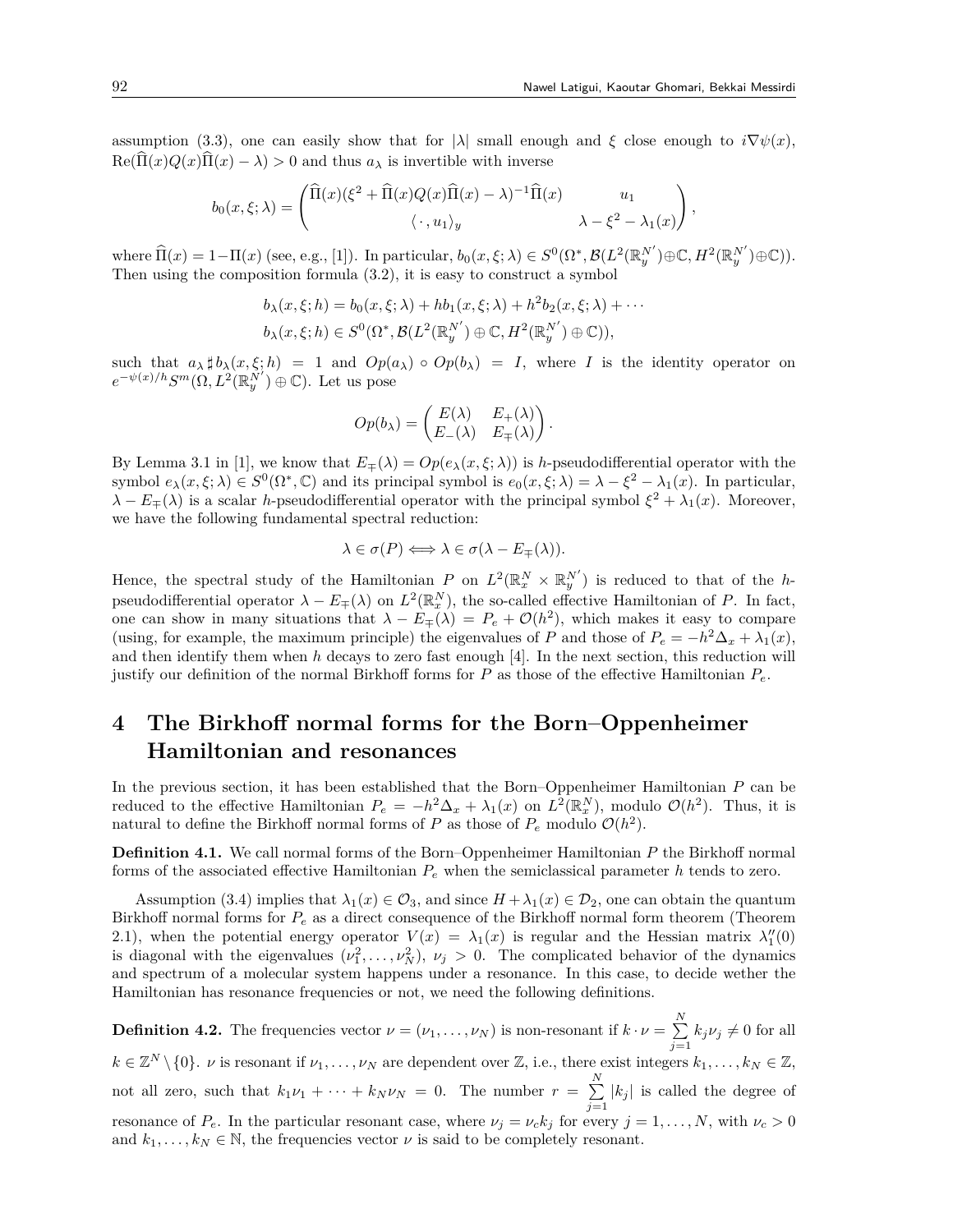For a theoretical definition of resonances, the interested reader may consult the excellent paper [10].

As an application we study the dynamics near a local extremum of the effective Hamiltonian, for which the frequencies are in 1 : 1 Darling–Dennison resonance  $(\nu_i, \nu_j)$ . This is a well-known effect in the overtone spectroscopy of molecules such as water molecule  $H_2O$ , acetylene  $C_2H_2$ , methylidynephosphane (phosphaethyne) *HCP, . . .* .

In what follows, we explicitly give the computations of Birkhoff normal forms in the 1 : 1 resonance for *P*, therefore, for the effective Hamiltonian  $P_e$  of *P*, the situation which can be encountered in physical models, like small molecules. So, all the following computations are valid modulo  $\mathcal{O}(h^2)$ .

Consider the semiclassical harmonic oscillator with the resonant frequencies vector  $\nu = (1, 1)$ :

$$
H = \frac{1}{2} \left( -h^2 \frac{\partial^2}{\partial x_1^2} + x_1^2 \right) + \frac{1}{2} \left( -h^2 \frac{\partial^2}{\partial x_2^2} + x_2^2 \right)
$$

and the symbol  $H(z_1, z_2) = \frac{1}{2} |z_1|^2 + \frac{1}{2} |z_2|^2$ , where  $z_j = x_j + i\xi_j$ ,  $j = 1, 2$ .

To find a Birkhoff normal form for  $\overline{P}$ , we construct a formal series  $K_3$  in  $\mathcal{D}_3$  such that  $\langle H_2, K_3 \rangle_W =$ 0. Thus,  $K_3 = \sum$ *α,β∈*N2*,* 2*ℓ*+*|α|*+*|β|*=3  $h^{\ell}z^{\alpha}\overline{z}^{\beta}$  and we should verify the resonance relation  $\langle \nu, \beta - \alpha \rangle = 0$ . Let  $\alpha = (\alpha_1, \alpha_2), \ \beta = (\beta_1, \beta_2) \in \mathbb{N}^2$ ,

$$
\langle \nu, \beta - \alpha \rangle = 0 \Longleftrightarrow \beta_1 - \alpha_1 + \beta_2 - \alpha_2 = 0 \Longleftrightarrow \alpha_1 + \alpha_2 = \beta_1 + \beta_2. \tag{4.1}
$$

We then look for all monomials of order 3 of type  $z_1^{\alpha_1} z_2^{\alpha_2} \overline{z}_1^{\beta_1} \overline{z}_2^{\beta_2}$  satisfying the resonance relation (4.1). The system

$$
\begin{cases} \alpha_1 + \alpha_2 + \beta_1 + \beta_2 = 3, \\ \alpha_1 + \alpha_2 = \beta_1 + \beta_2 \end{cases}
$$

does not admit solutions in N. Thus, there is no monomial in  $\mathcal{D}_3$  verifying  $|\alpha| + |\beta| = 3$  and the resonance relation (4.1),  $K_3 = 0$ , but one can calculate  $K_4 \in \mathcal{D}_4$ . The couples  $\alpha = (\alpha_1, \alpha_2) \in \mathbb{N}^2$  and  $\beta = (\beta_1, \beta_2) \in \mathbb{N}^2$  which verify the system  $\alpha_1 + \alpha_2 + \beta_1 + \beta_2 = 4$  and  $\alpha_1 + \alpha_2 = \beta_1 + \beta_2$ , are

$$
\alpha = \beta = (1, 1); \ \alpha = \beta = (2, 0); \ \alpha = \beta = (0, 2);
$$
  
\n $\alpha = (2, 0)$  and  $\beta = (0, 2); \ \alpha(0, 2)$  and  $\beta = (2, 0).$ 

Therefore,  $K_4$  is generated by the monomials  $|z_1|^4$ ;  $|z_2|^4$ ;  $|z_1|^2|z_2|^2$ ;  $z_1^2\overline{z}_2^2$ ;  $\overline{z}_1^2z_2^2$  and  $h^2$ . Since  $K_4$  is real, we have

$$
K_4 = a_1 |z_1|^4 + a_2 |z_2|^4 + a_3 |z_1|^2 |z_2|^2 + a_4 \operatorname{Re}(z_1^2 \overline{z}_2^2) + \mathcal{O}(h^2); \ \ a_1, a_2, a_3, a_4 \in \mathbb{R}.
$$

We can use Taylor series for  $\lambda_1(x)$  to determine the coefficients  $a_1, a_2, a_3$  and  $a_4$ . Remember that  $P_e = H + \lambda_1^{(3)}(x) + \lambda_1^{(4)}(x) + \cdots,$ 

$$
\lambda_1^{(3)}(x) = \frac{1}{12\sqrt{2}} \frac{\partial^3 \lambda_1}{\partial x_1^3} (0) x_1^3 + \frac{1}{4\sqrt{2}} \frac{\partial^3 \lambda_1}{\partial x_1^2 \partial x_2} (0) x_1^2 x_2 + \frac{1}{4\sqrt{2}} \frac{\partial^3 \lambda_1}{\partial x_1 \partial x_2^2} (0) x_1 x_2^2 + \frac{1}{12\sqrt{2}} \frac{\partial^3 \lambda_1}{\partial x_2^3} (0) x_2^3.
$$

By setting  $y_j = \frac{1}{\sqrt{2}}$  $\frac{1}{2}(z_j + \overline{z}_j)$ ,  $j = 1, 2$ , and after a long but straightforward calculation, we can determine all monomials that are in *K*4,

$$
-\frac{5}{48}\left[\left(\frac{\partial^3\lambda_1}{\partial x_1^3}(0)\right)^2+\left(\frac{\partial^3\lambda_1}{\partial x_1^2\partial x_2}(0)\right)^2\right]|z_1|^4-\frac{5}{48}\left[\left(\frac{\partial^3\lambda_1}{\partial x_2^3}(0)\right)^2+\left(\frac{\partial^3\lambda_1}{\partial x_1\partial x_2^2}(0)\right)^2\right]|z_2|^4
$$
  
+
$$
\frac{1}{8}\left[\frac{\partial^3\lambda_1}{\partial x_1^3}(0)\frac{\partial^3\lambda_1}{\partial x_1^2\partial x_2}(0)+\frac{\partial^3\lambda_1}{\partial x_2^3}(0)\frac{\partial^3\lambda_1}{\partial x_2^2\partial x_1}(0)
$$

$$
+\frac{\partial^3\lambda_1}{\partial x_1^3}(0)\frac{\partial^3\lambda_1}{\partial x_2^2\partial x_1}(0)+\frac{\partial^3\lambda_1}{\partial x_2^3}(0)\frac{\partial^3\lambda_1}{\partial x_1^2\partial x_2}(0)\right]|z_1|^2|z_2|^2
$$

$$
+\frac{1}{6}\left[\left(\left(\frac{\partial^3\lambda_1}{\partial x_1^2\partial x_2}(0)\right)^2+\left(\frac{\partial^3\lambda_1}{\partial x_2^2\partial x_1}(0)\right)^2\right)||z_1|^2|z_2|^2
$$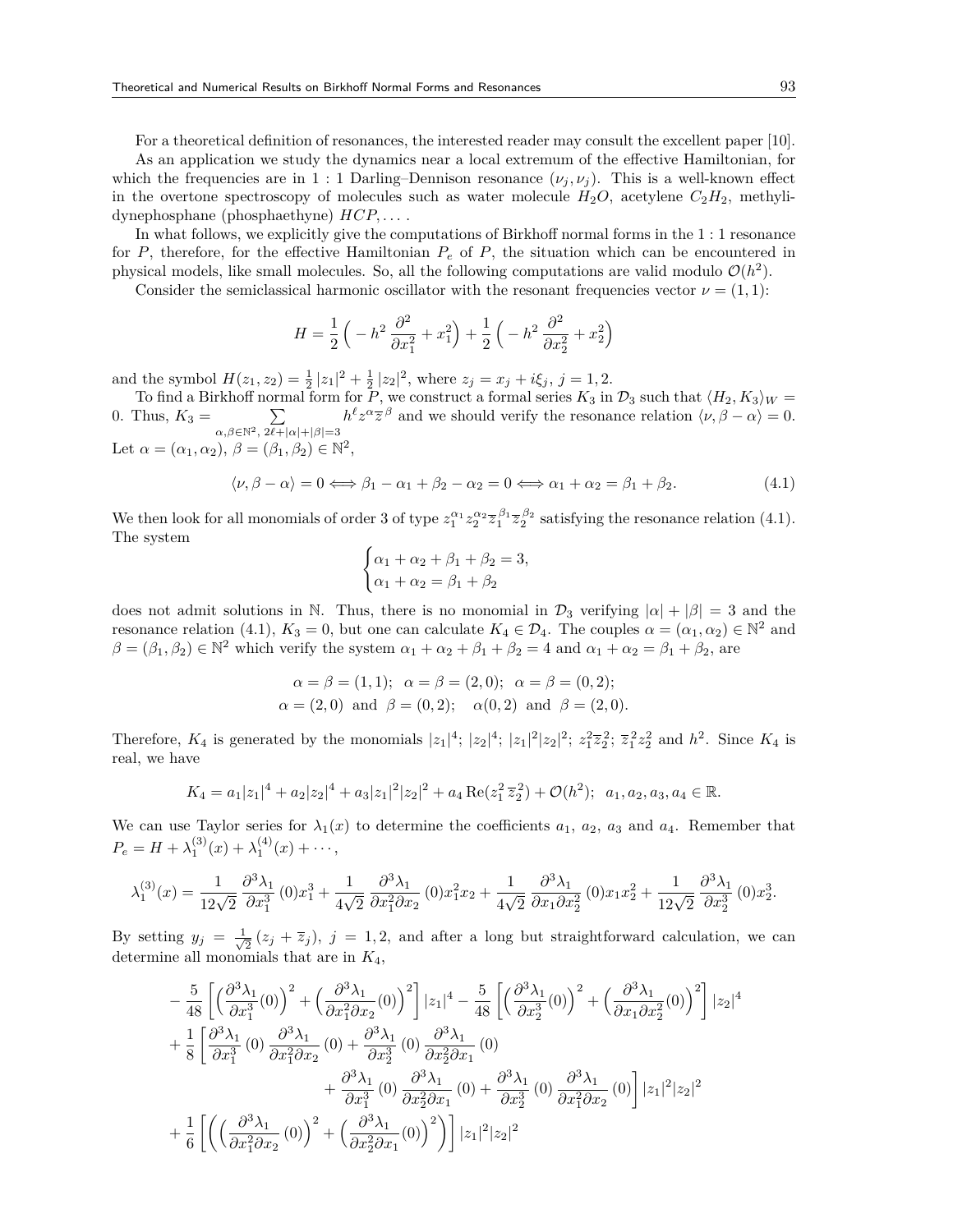$$
-\frac{1}{192} \left[ \frac{\partial^3 \lambda_1}{\partial x_1^3} (0) \frac{\partial^3 \lambda_1}{\partial x_1^2 \partial x_2} (0) + \frac{\partial^3 \lambda_1}{\partial x_2^3} (0) \frac{\partial^3 \lambda_1}{\partial x_1 \partial x_2^2} (0) + \frac{\partial^3 \lambda_1}{\partial x_1^3} (0) \frac{\partial^3 \lambda_1}{\partial x_1 \partial x_2^2} (0) + \frac{\partial^3 \lambda_1}{\partial x_2^3} (0) \frac{\partial^3 \lambda_1}{\partial x_1^2 \partial x_2} (0) \right] \text{Re}(z_1^2 \overline{z}_2^2).
$$

The fourth degree Taylor polynomial for  $\lambda_1(x)$  at 0 is given by

$$
\lambda_1^{(4)}(x_1, x_2) = \frac{1}{4!} \frac{\partial^4 \lambda_1}{\partial x_1^4} (0) x_1^4 + \frac{1}{4!} \frac{\partial^4 \lambda_1}{\partial x_2^4} (0) x_2^4 + \frac{1}{6} \frac{\partial^4 \lambda_1}{\partial x_1^3 \partial x_2} (0) x_1^3 x_2 + \frac{1}{6} \frac{\partial^4 \lambda_1}{\partial x_1 \partial x_2^3} (0) x_1 x_2^3 + \frac{1}{4} \frac{\partial^4 \lambda_1}{\partial x_1^2 \partial x_2^2} (0) x_1^2 x_2^2.
$$

It is easy to see that only  $\frac{1}{4!} \frac{\partial^4 \lambda_1}{\partial x_1^4} (0) x_1^4$ ,  $\frac{1}{4} \frac{\partial^4 \lambda_1}{\partial x_1^2 \partial x_2^2} (0) x_1^2 x_2^2$  and  $\frac{1}{4!} \frac{\partial^4 \lambda_1}{\partial x_2^4} (0) x_2^4$  contain the terms of  $K_4$ , the remainder terms are absorbed by the rest of the Taylor series

$$
y_1^4 = \frac{1}{4} (z_1 + \overline{z}_1)^4 = \frac{1}{4} \left( z_1^4 + 4z_1^2 |z_1|^2 + \frac{6|z_1|^4}{\epsilon K_4} + 4\overline{z}_1^2 |z_1|^2 + \overline{z}_1^4 \right),
$$
  
\n
$$
y_2^4 = \frac{1}{4} (z_2 + \overline{z}_2)^4 = \frac{1}{4} \left( z_2^4 + 4z_2^2 |z_2|^2 + \frac{6|z_2|^4}{\epsilon K_4} + 4\overline{z}_2^2 |z_2|^2 + \overline{z}_2^4 \right),
$$
  
\n
$$
y_1^2 y_2^2 = \frac{1}{4} (z_1 + \overline{z}_1)^2 (z_2 + \overline{z}_2)^2 = \frac{1}{4} z_1^2 z_2^2 + \frac{1}{4} \frac{z_1^2 \overline{z}_2^2}{\epsilon K_4} + \frac{1}{4} \frac{z_1^2 z_2^2}{\epsilon K_4} + \frac{1}{4} \frac{z_1^2 z_2^2}{\epsilon K_4} + \frac{1}{2} \overline{z}_1^2 |z_2|^2 + \frac{1}{2} \overline{z}_2^2 |z_1|^2 + \frac{1}{2} |z_1|^2 \overline{z}_2^2 + \frac{|z_1|^2 |z_2|^2}{\epsilon K_4}.
$$

Therefore,

$$
a_{1} = \frac{1}{16} \frac{\partial^{4} \lambda_{1}}{\partial x_{1}^{4}}(0) - \frac{5}{48} \left[ \left( \frac{\partial^{3} \lambda_{1}}{\partial x_{1}^{3}}(0) \right)^{2} + \left( \frac{\partial^{3} \lambda_{1}}{\partial x_{1}^{2} \partial x_{2}}(0) \right)^{2} \right],
$$
\n
$$
a_{2} = \frac{1}{16} \frac{\partial^{4} \lambda_{1}}{\partial x_{2}^{4}}(0) - \frac{5}{48} \left[ \left( \frac{\partial^{3} \lambda_{1}}{\partial x_{2}^{3}}(0) \right)^{2} + \left( \frac{\partial^{3} \lambda_{1}}{\partial x_{1} \partial x_{2}^{2}}(0) \right)^{2} \right],
$$
\n
$$
a_{3} = \frac{1}{4} \frac{\partial^{4} \lambda_{1}}{\partial x_{1}^{2} \partial x_{2}^{2}}(0) + \frac{1}{8} \left[ \left( \frac{\partial^{3} \lambda_{1}}{\partial x_{1}^{3}}(0) \frac{\partial^{3} \lambda_{1}}{\partial x_{1}^{2} \partial x_{2}}(0) + \frac{\partial^{3} \lambda_{1}}{\partial x_{2}^{3}}(0) \frac{\partial^{3} \lambda_{1}}{\partial x_{2}^{2} \partial x_{1}}(0) \right) + \left( \frac{\partial^{3} \lambda_{1}}{\partial x_{1}^{3}}(0) \frac{\partial^{3} \lambda_{1}}{\partial x_{2}^{2} \partial x_{1}}(0) + \frac{\partial^{3} \lambda_{1}}{\partial x_{2}^{3}}(0) \frac{\partial^{3} \lambda_{1}}{\partial x_{1}^{2} \partial x_{2}}(0) \right) \right] + \frac{1}{6} \left[ \left( \left( \frac{\partial^{3} \lambda_{1}}{\partial x_{1}^{2} \partial x_{2}}(0) \right)^{2} + \left( \frac{\partial^{3} \lambda_{1}}{\partial x_{2}^{2} \partial x_{1}}(0) \right)^{2} \right) \right],
$$
\n
$$
a_{4} = \frac{1}{8} \frac{\partial^{4} \lambda_{1}}{\partial x_{1}^{2} \partial x_{2}^{2}}(0) - \frac{1}{192} \left[ \frac{\partial^{3} \lambda_{1}}{\partial x_{1}^{3}}(0) \frac{\partial^{3} \
$$

The Weyl quantization  $Op_w(K_4)$  of  $K_4$  is given by

 $Op_w(K_4) = a_1 Op_w(|z_1|^4) + a_2 Op_w(|z_2|^4) + a_3 Op_w(|z_1|^2 |z_2|^2) + a_4 Op_w(\text{Re}(z_1^2 \overline{z}_2^2)) + \mathcal{O}(h^2).$ 

Furthermore,

$$
|z_1|^4 = x_1^4 + \xi_1^4 + 2x_1^2 \xi_1^2,
$$
  
\n
$$
|z_2|^4 = x_2^4 + \xi_2^4 + 2x_2^2 \xi_2^2,
$$
  
\n
$$
|z_1|^2 |z_2|^2 = x_1^2 x_2^2 + x_1^2 \xi_2^2 + x_2^2 \xi_1^2 + \xi_1^2 \xi_2^2,
$$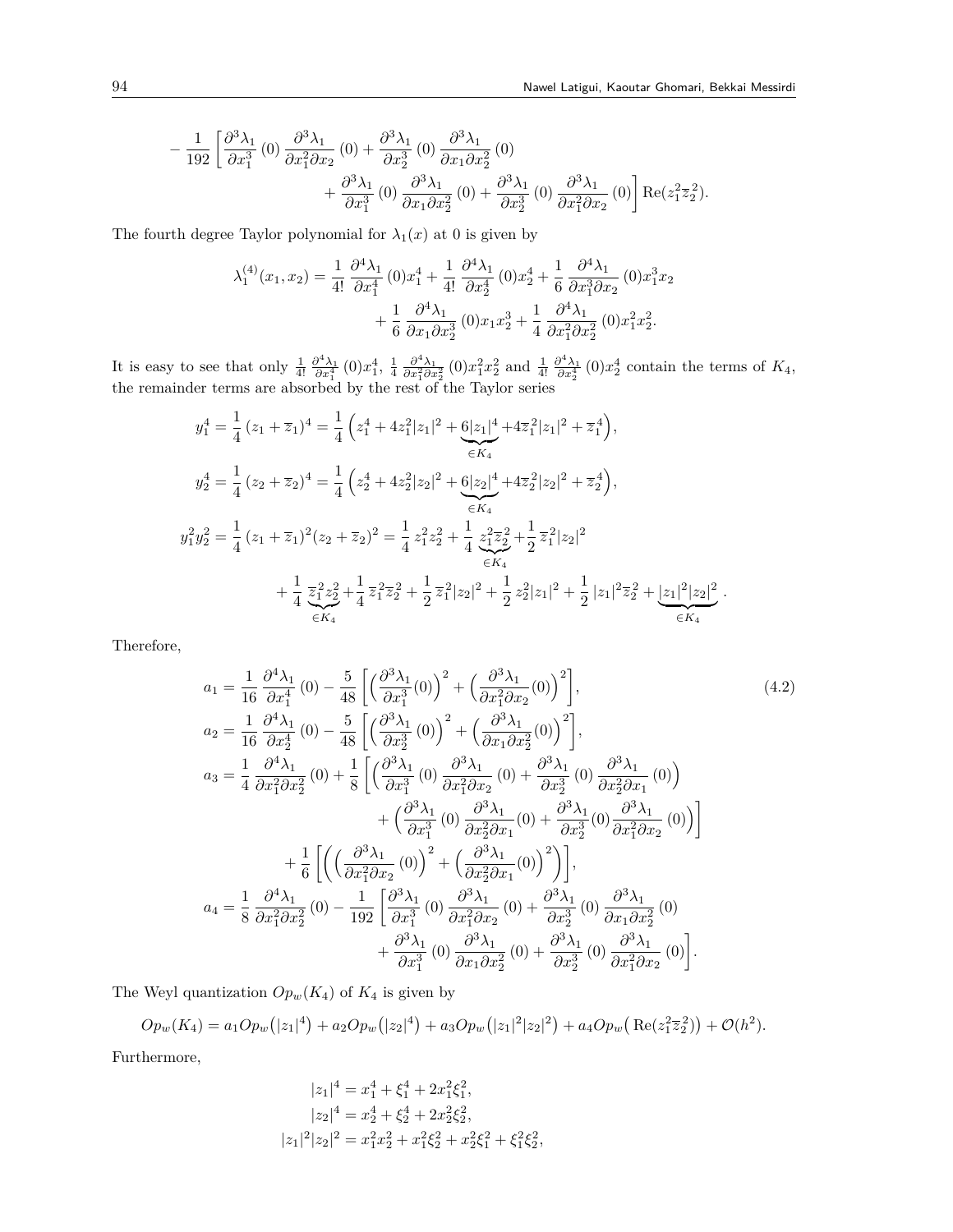$$
Re(z_1^2 \overline{z}_2^2) = x_1^2 x_2^2 - x_1^2 \xi_2^2 - x_2^2 \xi_1^2 + \xi_1^2 \xi_2^2 + 4x_1 x_2 \xi_1 \xi_2,
$$

then the Weyl quantization of every monomial gives

$$
Op_w(|z_1|^4) = x_1^4 + h^4 \frac{\partial^4}{\partial x_1^4} - h^2 \Big[ 2x_1^2 \frac{\partial^2}{\partial x_1^2} + 1 \Big],
$$
  
\n
$$
Op_w(|z_2|^4) = x_2^4 + h^4 \frac{\partial^4}{\partial x_2^4} - h^2 \Big[ 2x_2^2 \frac{\partial^2}{\partial x_2^2} + 1 \Big],
$$
  
\n
$$
Op_w(|z_1|^2 |z_2|^2) = x_1^2 x_2^2 - h^2 \Big[ x_1^2 \frac{\partial^2}{\partial x_2^2} + x_2^2 \frac{\partial^2}{\partial x_1^2} - h^2 \frac{\partial^4}{\partial x_1^2 \partial x_2^2} \Big],
$$
  
\n
$$
Op_w(\text{Re}(z_1^2 \overline{z}_2^2)) = x_1^2 x_2^2 - h^2 \Big[ -x_1^2 \frac{\partial^2}{\partial x_2^2} - x_2^2 \frac{\partial^2}{\partial x_1^2} - h^2 \frac{\partial^4}{\partial x_1^2 \partial x_2^2} + 2x_1 x_2 \frac{\partial^2}{\partial x_1 \partial x_2} + 2 \Big].
$$

Finally, we obtain the following Birkhoff normal form in the 1 : 1 resonance of the Hamiltonian *P* with the electronic energy level  $\lambda_1(x)$ :

$$
H + Op_w(K_4) = \frac{1}{2} \left( -h^2 \frac{\partial^2}{\partial x_1^2} + x_1^2 \right) + \frac{1}{2} \left( -h^2 \frac{\partial^2}{\partial x_2^2} + x_2^2 \right)
$$
  
+  $a_1 \left[ x_1^4 + h^4 \frac{\partial^4}{\partial x_1^4} - h^2 \left( x_1^2 \frac{\partial^2}{\partial x_1^2} + 2 \right) \right]$   
+  $a_2 \left[ x_2^4 + h^4 \frac{\partial^4}{\partial x_2^4} - h^2 \left( x_2^2 \frac{\partial^2}{\partial x_2^2} + 2 \right) \right]$   
+  $a_3 \left[ x_1^2 x_2^2 - h^2 \left( x_1^2 \frac{\partial^2}{\partial x_2^2} + x_2^2 \frac{\partial^2}{\partial x_1^2} - h^2 \frac{\partial^4}{\partial x_1^2 \partial x_2^2} \right) \right]$   
+  $a_4 \left[ x_1^2 x_2^2 + h^2 x_1^2 \frac{\partial^2}{\partial x_2^2} + h^2 x_2^2 \frac{\partial^2}{\partial x_1^2} + h^4 \frac{\partial^4}{\partial x_1^2 \partial x_2^2} - 4h^2 x_1 x_2 \frac{\partial^2}{\partial x_1 \partial x_2} + 2h^2 x_1 \frac{\partial}{\partial x_1} + 2h^2 x_2 \frac{\partial}{\partial x_2} \right] + \mathcal{O}(h^2).$ 

**Remark 4.1.** To study just a small neighborhood of some fixed energy level, it suffices to take the first electronic level  $\lambda_1(x)$  of  $Q(x)$ . However, in order to study a larger range of energy, we shall as well treat the case of several electronic levels  $\lambda_1(x), \ldots, \lambda_N(x)$  (*N* arbitrary), and assume that there exists a gap between them and the rest of the spectrum of  $Q(x)$ . In such a case, the effective Hamiltonian is an  $N \times N$  matrix of pseudodifferential operators; does this general situation lead to the same Birkhoff normal form theorem? We hope to investigate this interesting question in a future work.

## **5 Numerical results for the** 1 : 1 **resonance**

The 1: 1 symbol  $H(x,\xi) = \frac{1}{2}(x_1^2 + \xi_1^2) + \frac{1}{2}(x_2^2 + \xi_2^2)$ ,  $x = (x_1,x_2)$ ,  $\xi = (\xi_1,\xi_2)$ , of the harmonic oscillator is defined by using the Maple notation as follows:

*|* let H = Maple. to*−*poly "0.5 *∗* x[1]^2+0.5 *∗* xi[1]^2+0.5 *∗* x[2]^2+0.5 *∗* xi[2]^2";;

*H* is converted in the complex coordinates to  $H(z_1, z_2) = \frac{1}{2} |z_1|^2 + \frac{1}{2} |z_2|^2$ ,  $z_j = \frac{1}{\sqrt{2}}$  $\frac{1}{2}(x_j+i\xi_j), j=1,2.$ In order to deal with harmonic oscillators in real variables  $(x_j, \xi_j)$ , we need to use the new variables  $x'_j = \frac{1}{\sqrt{j}}$  $\frac{1}{2}(x_j + i\xi_j), \, \xi'_j = \frac{1}{\sqrt{j}}$  $\frac{1}{2}(x_j - i\xi_j)$ ,  $j = 1, 2$ . The harmonic oscillator has now the required form  $H = x'_1 \xi'_1 + x'_2 \xi'_2.$ 

> | let  $Hz = \text{coordz H}$ ; *|* Maple. of*−*poly Hz;; *| −* : string = "1 *∗* x[1]^1 *∗* xi[1]^1+1 *∗* x[2]^1 *∗* xi[2]^1"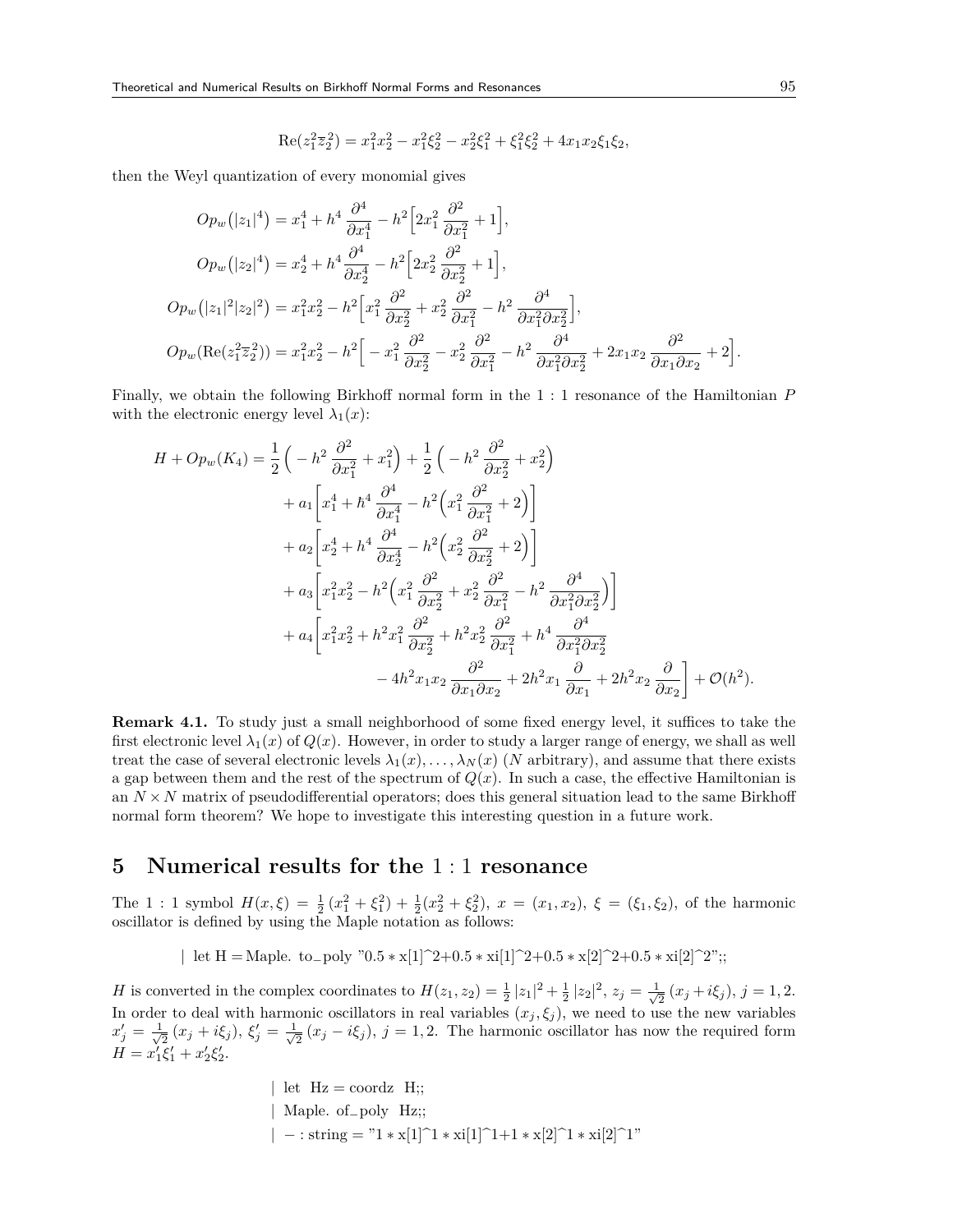We add now a simple perturbation  $\lambda_1(x_1, x_2) = x_1^2 x_2^2$ , which we convert to complex coordinates:

*|* let *λ*<sup>1</sup> = Maple.to*−*poly "x[1]^2 *∗* x[2]^2";; *|* let  $\lambda_1 z = \text{coordz } \lambda_1;$ *|* Maple.of*−*poly vz;; *| −* : string = *|* "1.0606601810596428 *∗* x[2]^1 *∗* xi[2]^2+0.3535533936865476 *∗* x[2]^3+ *|* 1.0606601810596428 *∗* x[2]^2 *∗* xi[2]^1+0.3535533936865476 *∗* xi[2]^3"

Thus, in the complex coordinates  $(x'_{j}, \xi'_{j})$  we have

$$
\begin{aligned} \lambda_1 = x_1^2 x_2^2 = 0, & 25 \, x_1'^2 x_2'^2 + 0, & 5 \, x_1'^2 x_2' \xi_2' + 0, & 25 \, x_1'^2 \xi_2'^2 + 0, & 5 \, x_1' x_2'^2 \xi_1' \\ & + x_1' x_2' \xi_1' \xi_2' + 0, & 5 \, x_1' \xi_1' \xi_2'^2 + 0, & 25 \, x_2'^2 \xi_1'^2 + 0, & 5 \, x_2' \xi_1'^2 \xi_2' + 0, & 25 \, \xi_1'^2 \xi_2'^2. \end{aligned}
$$

We consider now the Hamiltonian  $P_e = H + \lambda_1$ :

*|* let Hz = Weyl . add Hz vz;;

Define the frequency vector [1; 1] and apply Birkhoff procedure at order 4:

$$
\begin{aligned} \n\mid \text{ let } \text{ freq} = [\mid \text{one}; \text{ of } \_ \text{int } 1 \mid]; \\ \n\mid \text{ let } \mathbf{kz} = \text{ birkhoff } \text{ freq } \mathbf{hz } 4]; \n\end{aligned}
$$

Then we get the normalized Hamiltonian kz, which we convert in the real coordinates and print the result:

> $|$  let  $k =$  coordx kz;; *|* Maple. of*−*poly k;; *| −* : string = *|* "0.5 *∗* x[1]^2+0.5 *∗* xi[1]^2+0.5 *∗* x[2]^2+0,5 *∗* xi[2]^2+1,5 *∗* x[1]^2 *∗* x[2]^2 *|* +0,5 *∗* x[1]^2 *∗* xi[2]^2+0,5 *∗* x[2]^2 *∗* xi[1]^2+1,5 *∗* xi[1]^2 *∗* xi[2]^2 *|* +2 *∗* x[1] *∗* x[2] *∗* xi[1] *∗* xi[2]

We see from formula (4.2) that  $a_1 = a_2 = 0$ ,  $a_3 = \frac{1}{4} \frac{\partial^4 \lambda_1}{\partial x_1^2 \partial x_2^2} (0) = 1$  and  $a_4 = \frac{1}{8} \frac{\partial^4 \lambda_1}{\partial x_1^2 \partial x_2^2} (0) = \frac{1}{2}$ . Hence,

$$
K_4 = a_3|z_1|^2|z_2|^2 + a_4 \operatorname{Re}(z_1^2 \overline{z_2}^2) + \mathcal{O}(h^2)
$$
  
=  $x_1^2 x_2^2 + x_1^2 \xi_2^2 + x_2^2 \xi_1^2 + \xi_1^2 \xi_2^2 + \frac{1}{2} (x_1^2 x_2^2 - x_1^2 \xi_2^2 - x_2^2 \xi_1^2 + \xi_1^2 \xi_2^2 + 4x_1 x_2 \xi_1 \xi_2) + \mathcal{O}(h^2)$   
=  $\frac{3}{2} x_1^2 x_2^2 + \frac{1}{2} x_1^2 \xi_2^2 + \frac{1}{2} x_2^2 \xi_1^2 + \frac{3}{2} \xi_1^2 \xi_2^2 + 2x_1 x_2 \xi_1 \xi_2 + \mathcal{O}(h^2)$ 

and

$$
H + K_4 = \frac{1}{2}x_1^2 + \frac{1}{2}\xi_1^2 + \frac{1}{2}x_2^2 + \frac{1}{2}\xi_2^2 + \frac{3}{2}x_1^2x_2^2 + \frac{1}{2}x_1^2\xi_2^2 + \frac{1}{2}x_2^2\xi_1^2 + \frac{3}{2}\xi_1^2\xi_2^2 + 2x_1x_2\xi_1\xi_2 + \mathcal{O}(h^2).
$$

These results are qualitatively identical to those obtained above over a Maple module, the Birkhoff module and the normal form algorithm.

## **Acknowledgments**

The authors would like to thank the referee for the valuable comments which helped to improve the manuscript.

This research was supported by Laboratory of Fundamental and Applicable Mathematics of Oran (LMFAO).